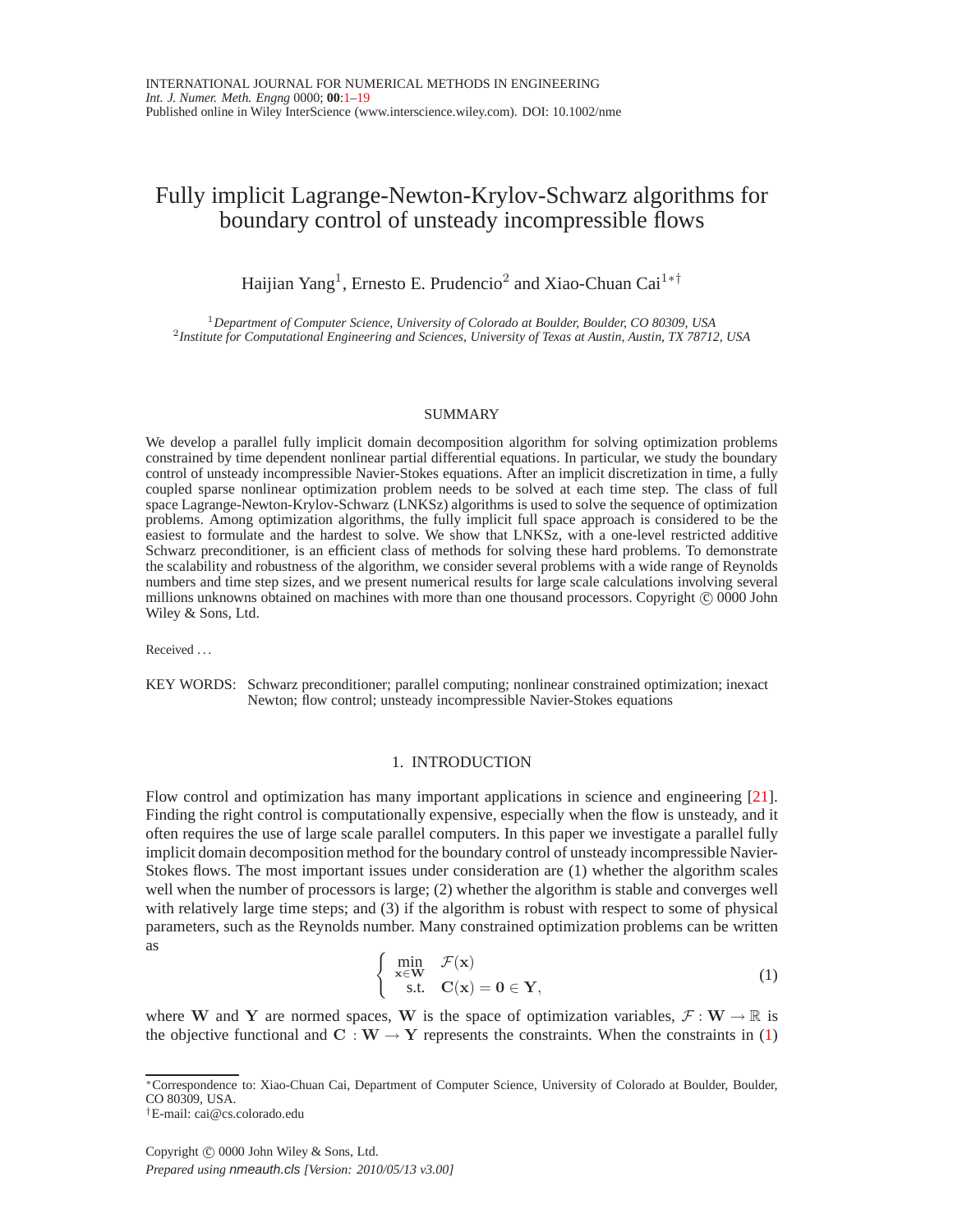are partial differential equations (PDE), there are two families of approaches for their numerical solution, generally speaking: optimize-then-discretize (OTD) and discretize-then-optimize (DTO). As far as we know, no approach has a clear advantage over the other  $[21]$ . We choose to use the DTO approach in this paper. We focus on the class of one-level Lagrange-Newton-Krylov-Schwarz (LNKSz) algorithms, introduced in [\[30\]](#page-18-1), which aims for the robust, efficient and scalable parallel numerical solution of PDE-constrained optimization problems. Its application to some problems [\(1\)](#page-0-0) with steady-state constraints has been already studied in [\[29,](#page-18-2) [30,](#page-18-1) [31\]](#page-18-3).

In this paper we extend the LNKSz approach to problems where the constraints are initial boundary value problems defined for  $t \in [t_0, t_f]$  over a bounded Lipschitz domain  $\Omega$ , for given  $t_f$  >  $t_0 \geq 0$ . The discretization in time results in  $k_{\text{max}} \geq 1$  successive time steps  $\Delta t^{(k)} \equiv t^{(k+1)} - t^{(k)} > 1$  $0, k = 0, 1, \ldots, k_{\text{max}} - 1$ , with  $t^{(0)} = t_0$  and  $t^{(k_{\text{max}})} = t_f$ , and the discretization in space results in a mesh  $\Omega_h^{(k)}$  $h_h^{(k)}$  of characteristic mesh size  $h > 0$ . For simplicity, we assume that both  $\Omega$  and  $\Omega_h$  do not change over time. There are two basic alternatives to consider. In the first alternative one aims for the solution of the entire problem at once for the whole time interval  $[t_0, t_f]$ , solving the finite dimensional optimization problem

$$
\begin{cases}\n\min_{\mathbf{x} \in \mathbf{W}_{k_{\max},h}} \mathcal{F}_{k_{\max},h}(\mathbf{x}) \\
\text{s.t.} \quad \mathbf{C}_{k_{\max},h}(\mathbf{x}) = \mathbf{0} \in \mathbf{Y}_{k_{\max},h},\n\end{cases}
$$
\n(2)

<span id="page-1-0"></span>where  $\mathbf{W}_{k_{\text{max}},h} = \mathbb{R}^{k_{\text{max}} \times n_h}$  and  $\mathbf{Y}_{k_{\text{max}},h} = \mathbb{R}^{k_{\text{max}} \times m_h} = \mathbf{Y}_{k_{\text{max}},h}^*$ . This approach, however, can be too expensive computationally, even for the most modern massively parallel computers currently available. In the second alternative, one replaces [\(2\)](#page-1-0) by a sequence of  $k_{\text{max}}$  similar subproblems, each having an objective function similar to the objective of the full formulation [\(2\)](#page-1-0), except that it is now defined on the shorter time interval  $[t^{(k)}, t^{(k+1)}], k = 0, 1, \ldots, k_{\text{max}} - 1$ . Each subproblem can be written as

$$
\begin{cases}\n\min_{\mathbf{x} \in \mathbf{W}_h^{(k)}} & \mathcal{F}_h^{(k)}(\mathbf{x}) \\
\text{s.t.} & \mathbf{C}_h^{(k)}(\mathbf{x}) = \mathbf{0} \in \mathbf{Y}_h^{(k)}.\n\end{cases}
$$
\n(3)

<span id="page-1-1"></span>where  $\mathbf{W}_h^{(k)} = \mathbb{R}^{n_h}$  and  $\mathbf{Y}_h^{(k)} = \mathbb{R}^{m_h} = \mathbf{Y}_h^{(k)}$ h ∗ . Ignoring the sub- and super-scripts, we write the associated Lagrangian functional  $\mathcal{L}: \mathbf{W} \times \overset{\sim}{\mathbf{Y}}^* \to \mathbb{R}$  as

$$
\mathcal{L}(\mathbf{x}, \lambda) \equiv \mathcal{F}(\mathbf{x}) + \langle \lambda, \mathbf{C}(\mathbf{x}) \rangle_{\mathbf{Y}}, \quad \forall (\mathbf{x}, \lambda) \in \mathbf{W} \times \mathbf{Y}^*, \tag{4}
$$

where Y<sup>∗</sup> is the adjoint space of Y,  $\langle \cdot, \cdot \rangle_Y$  denotes the duality pairing and variables  $\lambda$  are called Lagrange multipliers or adjoint variables. In many cases it is possible to prove that, if  $\hat{x}$  is a (local) solution of [\(1\)](#page-0-0) then there exist Lagrange multipliers  $\lambda$  such that  $(\hat{x}, \lambda)$  is a critical point of  $\mathcal{L}$ . So, under sufficient smoothness assumptions, one proves that a solution has to necessarily solve a system of equations, called Karush-Kuhn-Tucker (KKT) condition or optimality system. Each subproblem [\(3\)](#page-1-1) becomes then similar in size to a steady-state optimization problem, although time derivative terms will change the KKT Jacobian pattern w.r.t. steady-state Jacobian. In the context of control problems, this approach is often referred to as the suboptimal approach [\[4,](#page-18-4) [5,](#page-18-5) [27\]](#page-18-6).

We briefly mention a few related publications that partially motivated our current work. A class of Lagrange-Newton-Krylov-Schur algorithms (LNKSr) is introduced in [\[6,](#page-18-7) [7\]](#page-18-8) in which four block factorization based preconditioners, as well as some globalization techniques and heuristics, are proposed and tested. LNKSr attempts to transform the problem of finding a good preconditioner for the KKT problem to the problem of finding a good preconditioner for the linearized forward operator [\[30\]](#page-18-1). In [\[30,](#page-18-1) [31\]](#page-18-3) the Schur type preconditioner is replaced by an overlapping Schwarz method which has a better asymptotic convergence rate. Note that these papers do not deal with time dependent control problems. In [\[1,](#page-17-1) [3\]](#page-18-9) active feedback controls are used to enhance the stability in a 2D channel flow. Although the technique is very effective, the control is obtained by 'experience', not by computation. In other words, the control is not optimal. In [\[33\]](#page-18-10), Ravindran proposes a sequential quadratic programming method (SQP) and time domain decomposition for time-dependent optimal control problems. At each time step the semi-implicit linear quadratic subproblem arising during the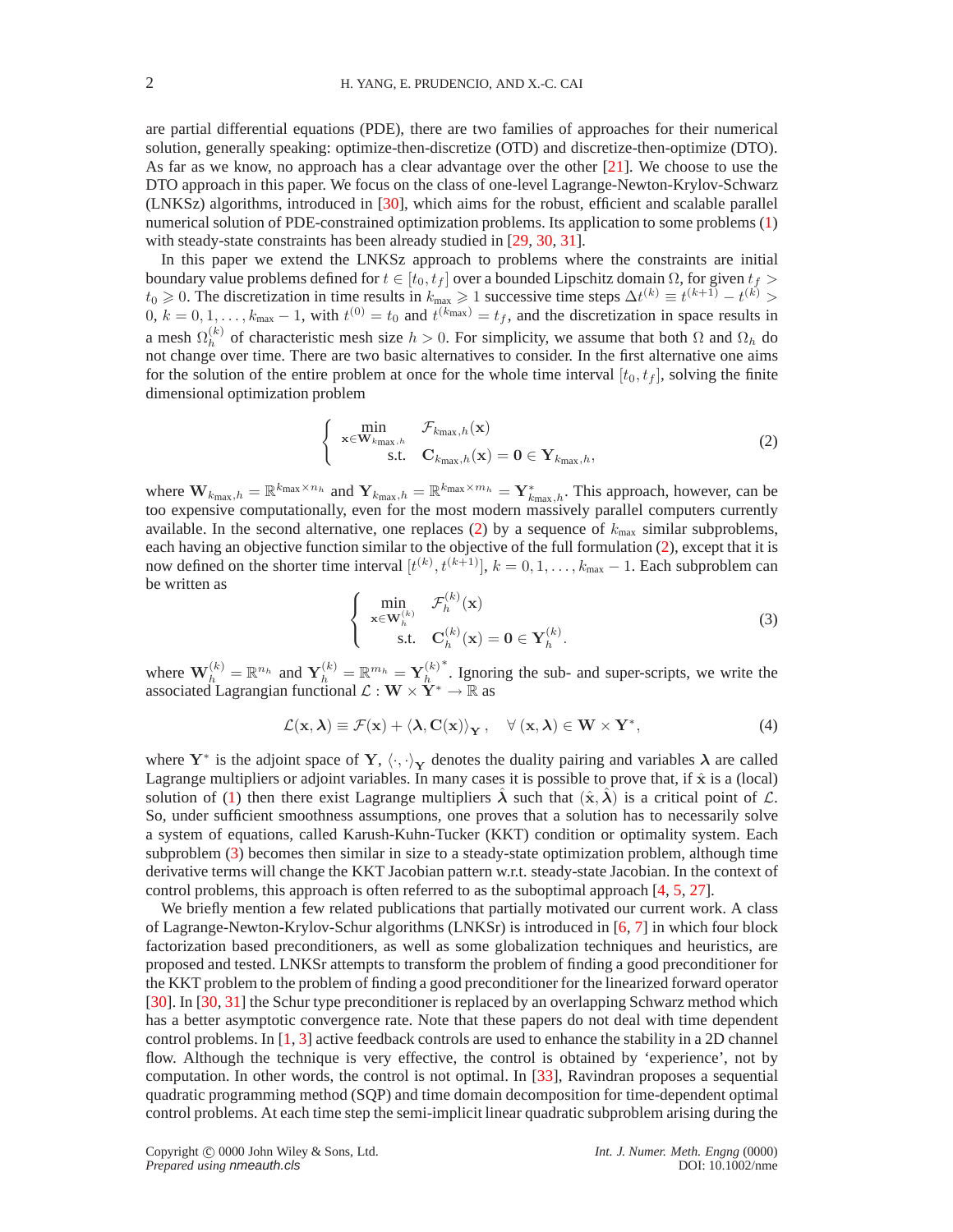SQP iteration is solved by using the corresponding first order necessary condition of the optimality condition, and some block iterative methods, such as the block Jacobi method and the successive over-relaxation method. Because of the limitations of these linear solvers, these methods can not be used for large scale parallel computation. Since the method is semi-implicit, it does not allow the use of large time steps. In [\[19,](#page-18-11) [20\]](#page-18-12), Gunzburger and Manservisi present a gradient method for the time-dependent optimal control problem associated with the tracking of the velocity of a Navier-Stokes flow in a bounded two-dimensional domain through the adjustment of a distributed control. The authors focused on the mathematical analysis and showed that there are some time step size restrictions in the gradient method.

In this paper, we propose and investigate a class of parallel full space SQP LNKSz algorithms for the time-dependent boundary control of two-dimensional incompressible Navier-Stokes equations. The approach is a one-shot fully implicit method and is unconditionally stable with large time steps. In LNKSz, a Lagrangian functional is first formed using the objective function and all the constraints, and then differentiated to obtain a coupled KKT system of nonlinear equations consisting of all the state variables, the controls variables and the multipliers. These nonlinear systems are large, sparse and extremely difficult to solve. Inexact Newton method with line search is then applied to solve these large nonlinear systems. At each Newton iteration the linearized KKT system is solved with a one-level restricted additive Schwarz preconditioned Krylov subspace method. The critically important component of LNKSz is the restricted additive Schwarz preconditioner which was first introduced for scalar elliptic problems and is extended to the coupled systems in this paper. We show numerically that the restricted additive Schwarz preconditioner performs quite well for the fully coupled problem and on parallel machines with more than 1000 processors.

The rest of the paper is organized as follows. In Section [2,](#page-2-0) we present the unsteady flow control problem and a fully implicit discretization scheme. Section [3](#page-5-0) describes the LNKSz algorithm. Section [4](#page-7-0) is devoted to numerical experiments and the parallel performance of LNKSz. Final conclusions are given in Section [5.](#page-17-0)

# <span id="page-2-0"></span>2. FULLY IMPLICIT DISCRETIZATION OF THE UNSTEADY BOUNDARY CONTROL PROBLEM

Let  $\Omega \subset \mathbb{R}^2$  be a bounded domain in the plane representing a region where a homogeneous incompressible Newtonian fluid is passing through during the time interval  $[t_0, t_f]$ . Let  $\Gamma = \partial \Omega$  be the boundary of  $\Omega$ ,  $\nu$  the outward unit vector on  $\Gamma$ ,  $t \in [t_0, t_f]$  the time variable,  $(x, y) \in \overline{\Omega}$  indicate a position in the domain,  $\mathbf{v}(t, x, y) = (v_1(t, x, y), v_2(t, x, y))$  the fluid velocity,  $\omega$  the fluid vorticity and  $f = (f_1, f_2)$  a given external force. Assume an initial velocity field  $\mathbf{v}_0 = (v_{0,1}, v_{0,2})$  is given at  $t = 0$ , the corresponding initial vorticity field is then defined as

$$
\omega_0 = \text{curl } \mathbf{v}_0 = -\frac{\partial v_{0,1}}{\partial y} + \frac{\partial v_{0,2}}{\partial x}.
$$

The velocity-vorticity formulation of the incompressible Navier-Stokes equations consists of the following equations [\[32\]](#page-18-13)

$$
\begin{cases}\n-\Delta v_1 - \frac{\partial \omega}{\partial y} & = 0 \quad \text{in } [t_0, t_f] \times \Omega, \\
-\Delta v_2 + \frac{\partial \omega}{\partial x} & = 0 \quad \text{in } [t_0, t_f] \times \Omega, \\
\frac{\partial \omega}{\partial t} - \frac{1}{Re} \Delta \omega + v_1 \frac{\partial \omega}{\partial x} + v_2 \frac{\partial \omega}{\partial y} - \text{curl } \mathbf{f} & = 0 \quad \text{in } [t_0, t_f] \times \Omega, \\
\mathbf{v} - \mathbf{v}_D & = \mathbf{0} \quad \text{on } [t_0, t_f] \times \Gamma, \\
\omega + \frac{\partial v_1}{\partial y} - \frac{\partial v_2}{\partial x} & = 0 \quad \text{on } [t_0, t_f] \times \Gamma, \\
\mathbf{v}(t_0, x, y) - \mathbf{v}_0 & = \mathbf{0} \quad \text{in } \overline{\Omega}, \\
\omega(t_0, x, y) + \frac{\partial v_1}{\partial y}(t_0, x, y) - \frac{\partial v_2}{\partial x}(t_0, x, y) & = 0 \quad \text{in } \overline{\Omega},\n\end{cases}
$$
\n(5)

Copyright © 0000 John Wiley & Sons, Ltd. *Int. J. Numer. Meth. Engng* (0000)<br>*Prepared using nmeauth.cls* DOI: 10.1002/nme **Prepared using nmeauth.cls**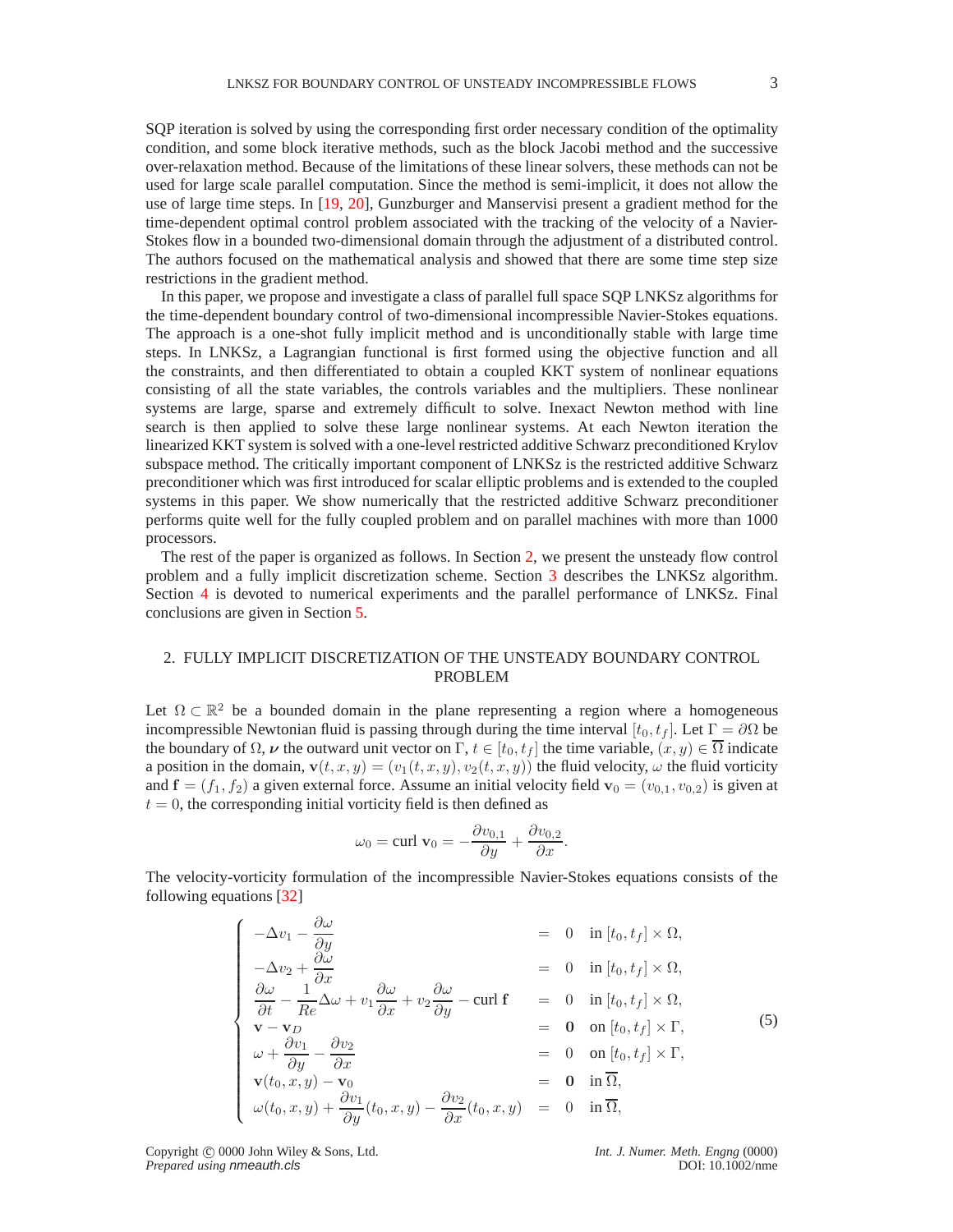where Re is the Reynolds number, curl  $\mathbf{f} = -\partial f_1/\partial y + \partial f_2/\partial x$ . The velocity profile  $\mathbf{v}_D$  given on Γ is assumed to satisfy the principle of mass conservation; i.e.,

$$
\int_{\Gamma} \mathbf{v}_D(t) \cdot \boldsymbol{\nu} \, d\Gamma = 0 \quad \text{ for all } \quad t \in [t_0, t_f].
$$

We assume  $f = 0$  for simplicity. In optimal control problems, the objective of interest is represented as a cost functional to be minimized. We first describe the optimal control problem, followed by the suboptimal control case. We refer to [\[15,](#page-18-14) [18,](#page-18-15) [19,](#page-18-11) [20,](#page-18-12) [23,](#page-18-16) [24\]](#page-18-17) and references therein for details about the function spaces and the existence of an optimal solution of the optimal control problem.

Let us denote the state space by  $S = \{(v_1, v_2, \omega)\}\$ , the state variable by  $s = (s_1, s_2, s_3)$  $(v_1, v_2, \omega)$ , the control space by  $\mathbf{U} = \{(u_1, u_2)\}\$ , and the control variable is  $\mathbf{u} = (u_1, u_2)$ . The control is applied over the time interval  $[t_0, t_f]$ , either to track a desired flow field or to reduce the size of wake spread in the flow domain. It is also desirable that the least possible amount of control is applied. Given an initial velocity profile, the optimization problem consists on finding  $(v_1, v_2, \omega, u_1, u_2)$  such that the minimization

$$
\min_{(\mathbf{s}, \mathbf{u}) \in \mathbf{S} \times \mathbf{U}} \mathcal{F}(\mathbf{s}, \mathbf{u}) = \int_{t_0}^{t_f} \theta(\mathbf{s}) dt + \frac{\gamma}{2} \int_{t_0}^{t_f} \int_{\Gamma_u} ||\mathbf{u}||_2^2 d\Gamma dt.
$$
 (6)

<span id="page-3-1"></span><span id="page-3-0"></span>is achieved subject to the constraints

$$
\begin{cases}\n-\Delta v_1 - \frac{\partial \omega}{\partial y} & = 0 \text{ in } [t_0, t_f] \times \Omega, \\
-\Delta v_2 + \frac{\partial \omega}{\partial x} & = 0 \text{ in } [t_0, t_f] \times \Omega, \\
\frac{\partial \omega}{\partial t} - \frac{1}{Re} \Delta \omega + v_1 \frac{\partial \omega}{\partial x} + v_2 \frac{\partial \omega}{\partial y} & = 0 \text{ in } [t_0, t_f] \times \Omega, \\
\mathbf{v} - \mathbf{u} & = \mathbf{0} \text{ on } [t_0, t_f] \times \Gamma_u, \\
\mathbf{v} - \mathbf{v}_D & = \mathbf{0} \text{ on } [t_0, t_f] \times \Gamma_u, \\
\omega + \frac{\partial v_1}{\partial y} - \frac{\partial v_2}{\partial x} & = 0 \text{ on } [t_0, t_f] \times \Gamma, \\
\mathbf{v}(t_0, x, y) - \mathbf{v}_0 & = \mathbf{0} \text{ in } \overline{\Omega}, \\
\omega(t_0, x, y) + \frac{\partial v_1}{\partial y}(t_0, x, y) - \frac{\partial v_2}{\partial x}(t_0, x, y) & = 0 \text{ in } \overline{\Omega}, \\
\int_{\Gamma_u} \mathbf{v} \cdot \mathbf{v} d\Gamma & = \mathbf{0} \text{ in } [t_0, t_f],\n\end{cases} (7)
$$

where  $\theta(s)$  is a given application specific function of the state variables,  $\Gamma = \Gamma_u \cup \Gamma_c$  is the boundary where  $\Gamma_u$  is part of the boundary on which the control is applied and  $\Gamma_c$  is part of the boundary on which the control is not applied, and  $\gamma > 0$  is a constant parameter used to adjust the relative importance of the control norms in achieving the minimization, thus indirectly constraining their magnitudes. We remark that the last constraint in [\(7\)](#page-3-0) is necessary for the consistency with the physical law of mass conservation. In other words, the control  $\mathbf{u} = (u_1, u_2)$  can not be any control, it must belong to the space of functions satisfying the principle the mass conservation. Similarly to [\[30,](#page-18-1) [31\]](#page-18-3), in this paper we study tangential boundary control problems. In other words, the control u is allowed to be just tangential to, i.e.,  $\mathbf{u} \cdot \boldsymbol{\nu} = 0$  on  $\Gamma_u$ , and the velocity v is assumed to satisfy  $\int_{\Gamma_c}$  v ·  $\nu$  d $\Gamma = 0$ . The optimal control problems we consider can be described in a general manner: seek the boundary control u and state pair  $(v, \omega)$  such that the cost functional  $\mathcal F$  is minimized subject to the constraints where the flow field satisfies the Navier-Stokes equations [\(7\)](#page-3-0) over  $[t_0, t_f]$ .

For the description of a suboptimal control problem, we will utilize a second order backward differentiation formula for time discretization [\[22\]](#page-18-18). As described in the Introduction, the sequence of subproblems' objectives should be the same as the objective aimed with the optimal control problem [\(6\)](#page-3-1)-[\(7\)](#page-3-0). For  $k = 0, 1, ..., k_{\text{max}} - 1$ , let us denote the state space by  $S^{(k)} = \{(v_1^{(k)}, v_2^{(k)}, \omega^{(k)})\}$ , the state variables by  $\mathbf{s}^{(k)} = (v_1^{(k)}, v_2^{(k)}, \omega^{(k)})$ , the control space by  $\mathbf{U}^{(k)} = {\mathbf{u}^{(k)}}$  and the control variables by  $\mathbf{u}^{(k)} = (u_1^{(k)}, u_2^{(k)})$ . Let  $\Delta t^{(k)} \equiv t^{(k+1)} - t^{(k)}$ . Following [\[33\]](#page-18-10) (not with respect to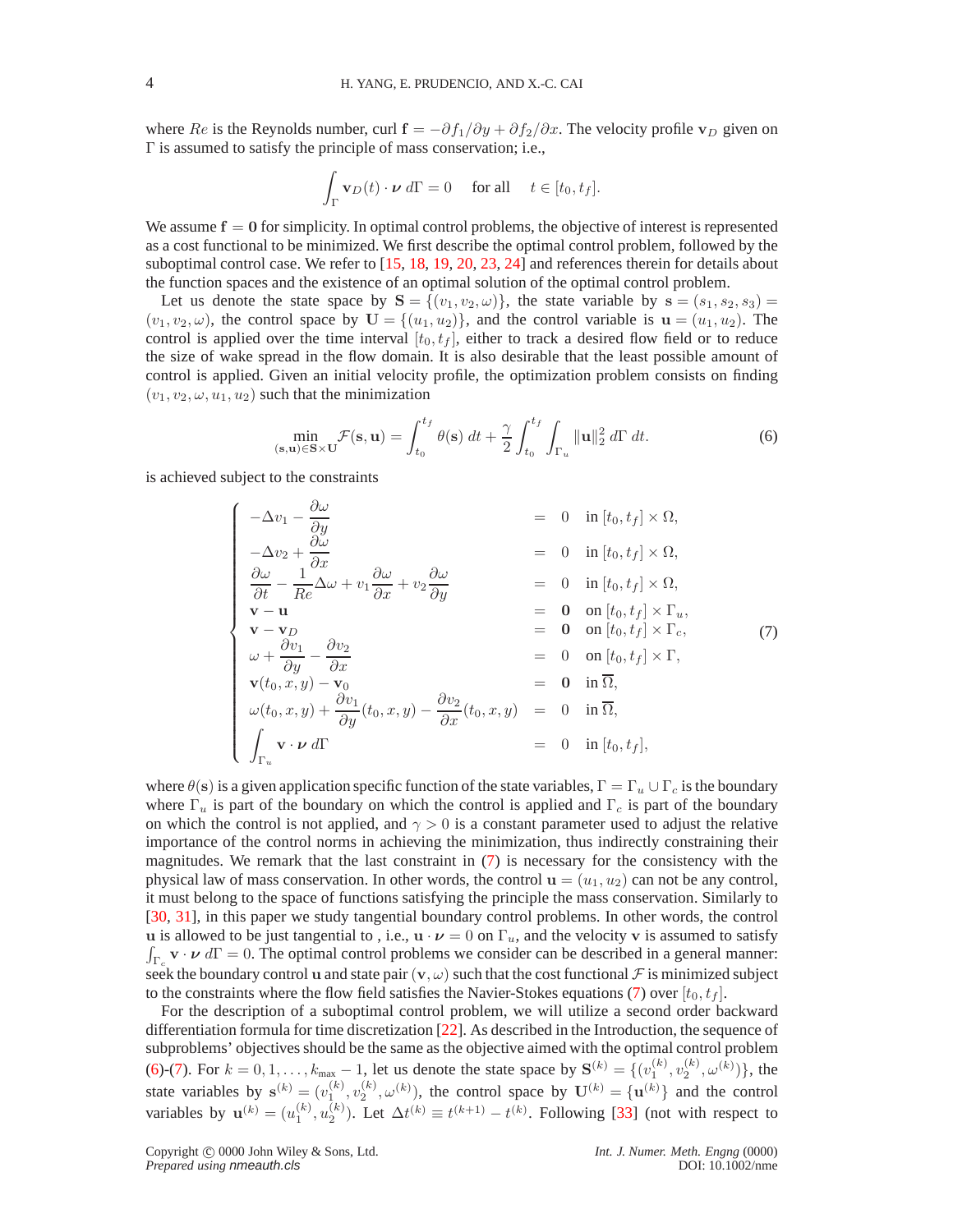<span id="page-4-1"></span>time discretization, though), a suboptimal control problem for the optimization problem is to find  $(v_1^{(k+1)}, v_2^{(k+1)}, \omega^{(k+1)}, u_1^{(k+1)}, u_2^{(k+1)})$ , for  $k = 0, 1, ..., k_{\text{max}} - 1$ , such that

$$
\min_{(\mathbf{s}^{(k+1)}, \mathbf{u}^{(k+1)}) \in \mathbf{S}^{(k+1)} \times \mathbf{U}^{(k+1)}} \mathcal{F}^{(k+1)}(\mathbf{s}^{(k+1)}, \mathbf{u}^{(k+1)}) = \Delta t^{(k)} \theta(\mathbf{s}^{(k+1)}) + \frac{\gamma}{2} \Delta t^{(k)} \int_{\Gamma_u} ||\mathbf{u}^{(k+1)}||_2^2 d\Gamma
$$
 (8)

<span id="page-4-0"></span>is achieved subject to the constraints

$$
\begin{cases}\n-\Delta v_{1}^{(k+1)} - \frac{\partial \omega^{(k+1)}}{\partial y} & = 0 \text{ in } \Omega, \\
-\Delta v_{2}^{(k+1)} + \frac{\partial \omega^{(k+1)}}{\partial x} & = 0 \text{ in } \Omega, \\
\frac{1}{\Delta t^{(k)}} \left[ \frac{3}{2} \omega^{(k+1)} - 2\omega^{(k)} + \frac{1}{2} \omega^{(k-1)} \right] & = 0 \text{ in } \Omega, \\
-\frac{1}{Re} \Delta \omega^{(k+1)} + v_{1}^{(k+1)} \frac{\partial \omega^{(k+1)}}{\partial x} + v_{2}^{(k+1)} \frac{\partial \omega^{(k+1)}}{\partial y} & = 0 \text{ in } \Omega, \\
\mathbf{v}_{k+1}^{(k+1)} - \mathbf{u}_{D}^{(k+1)} & = \mathbf{0} \text{ on } \Gamma_{u}, \\
\mathbf{v}_{k+1}^{(k+1)} - \mathbf{v}_{D}^{(k+1)} & = \mathbf{0} \text{ on } \Gamma_{c}, \\
\omega^{(k+1)} + \frac{\partial v_{1}^{(k+1)}}{\partial y} - \frac{\partial v_{2}^{(k+1)}}{\partial x} & = 0 \text{ on } \Gamma, \\
\int_{\Gamma_{u}} \mathbf{v}^{(k+1)} \cdot \mathbf{v} d\Gamma & = 0,\n\end{cases}
$$
\n(9)

where, just for  $k = 0$ , the third constraint in [\(9\)](#page-4-0) is replaced by the following equation

$$
\frac{1}{\Delta t^{(k)}}(\omega^{(k+1)} - \omega^{(k)}) - \frac{1}{Re}\Delta\omega^{(k+1)} + v_1^{(k+1)}\frac{\partial\omega^{(k+1)}}{\partial x} + v_2^{(k+1)}\frac{\partial\omega^{(k+1)}}{\partial y} = 0.
$$

It should be noted that tangential control problems automatically satisfy the last constraint in [\(9\)](#page-4-0), making the number of constraint equations equal to the number of state variables. For simplicity, we rewrite the suboptimal control problem  $(8)-(9)$  $(8)-(9)$  as

$$
\begin{cases}\n\min_{(\mathbf{s}^{(k+1)}, \mathbf{u}^{(k+1)}) \in \mathbf{S}^{(k+1)} \times \mathbf{U}^{(k+1)}} \mathcal{F}^{(k+1)}(\mathbf{s}^{(k+1)}, \mathbf{u}^{(k+1)}) \\
\text{s.t.} \quad \mathbf{C}^{(k+1)}(\mathbf{s}^{(k+1)}, \mathbf{u}^{(k+1)}) = \mathbf{0} \in \mathbf{Y}^{(k+1)}\n\end{cases} (10)
$$

<span id="page-4-2"></span>for the time interval  $[t^{(k)}, t^{(k+1)}], k = 0, 1, \ldots, k_{\text{max}} - 1$ . We discretize the objective function and the constrains with a standard second-order five-point finite difference method on a uniform mesh in space. In order to simplify notations, we continue to use  $s^{(k+1)}$ ,  $u^{(k+1)}$ ,  $\mathcal{F}^{(k+1)}$  and  $C^{(k+1)}$ to denote variables and values at nodes (ordered in some fashion). The Lagrangian functional  $\mathcal{L}^{(k+1)}$ :  $\mathbf{s}^{(k+1)} \times \mathbf{u}^{(k+1)} \times \mathbf{Y}^{(k+1)^*} \to \mathbb{R}$  associated with the discrete version of [\(10\)](#page-4-2) is defined by

$$
\mathcal{L}^{(k+1)}(\mathbf{s}^{(k+1)}, \mathbf{u}^{(k+1)}, \lambda^{(k+1)}) = \mathcal{F}^{(k+1)} + \langle \lambda^{(k+1)}, \mathbf{C}^{(k+1)} \rangle \tag{11}
$$

<span id="page-4-3"></span>for  $k = 0, 1, \ldots, k_{\text{max}} - 1$ . Here  $\lambda^{(k+1)}$  is a vector of Lagrange multipliers, and  $\langle \cdot, \cdot \rangle$  represents the standard scalar product.

Let  $n_s, n_u, n_\lambda$  denote the number of unknowns with respect to the state variables, the control variables and the Lagrange multipliers, respectively,  $N \equiv n_s + n_u + n_\lambda$  and  $X^{(k+1)} \equiv$  $(\mathbf{x}^{(k+1)}, \lambda^{(k+1)}) \equiv (\mathbf{s}^{(k+1)}, \mathbf{u}^{(k+1)}, \lambda^{(k+1)}) \in \mathbb{R}^N$ . Then, for  $k = 0, 1, ..., k_{\text{max}} - 1$ , the KKT system obtained by differentiating [\(11\)](#page-4-3) becomes

$$
G^{(k+1)}(X^{(k+1)}) = \begin{pmatrix} \nabla \mathcal{L}_X^{(k+1)} \\ \nabla \mathcal{L}_X^{(k+1)} \end{pmatrix} = \begin{pmatrix} \nabla \mathcal{F}^{(k+1)} + \nabla \mathbf{C}^{(k+1)} \lambda^{(k+1)} \\ \nabla \mathcal{L}_X^{(k+1)} \end{pmatrix}
$$
  
= 
$$
\begin{pmatrix} \nabla \mathcal{F}_S^{(k+1)} + \nabla_S \mathbf{C}^{(k+1)} \lambda^{(k+1)} \\ \nabla \mathcal{F}_\mathbf{u}^{(k+1)} + \nabla_\mathbf{u} \mathbf{C}^{(k+1)} \lambda^{(k+1)} \end{pmatrix} = 0,
$$
 (12)

<span id="page-4-4"></span>Copyright © 0000 John Wiley & Sons, Ltd. *Int. J. Numer. Meth. Engng* (0000)<br>*Prepared using nmeauth.cls* DOI: 10.1002/nme *Prepared using nmeauth.cls*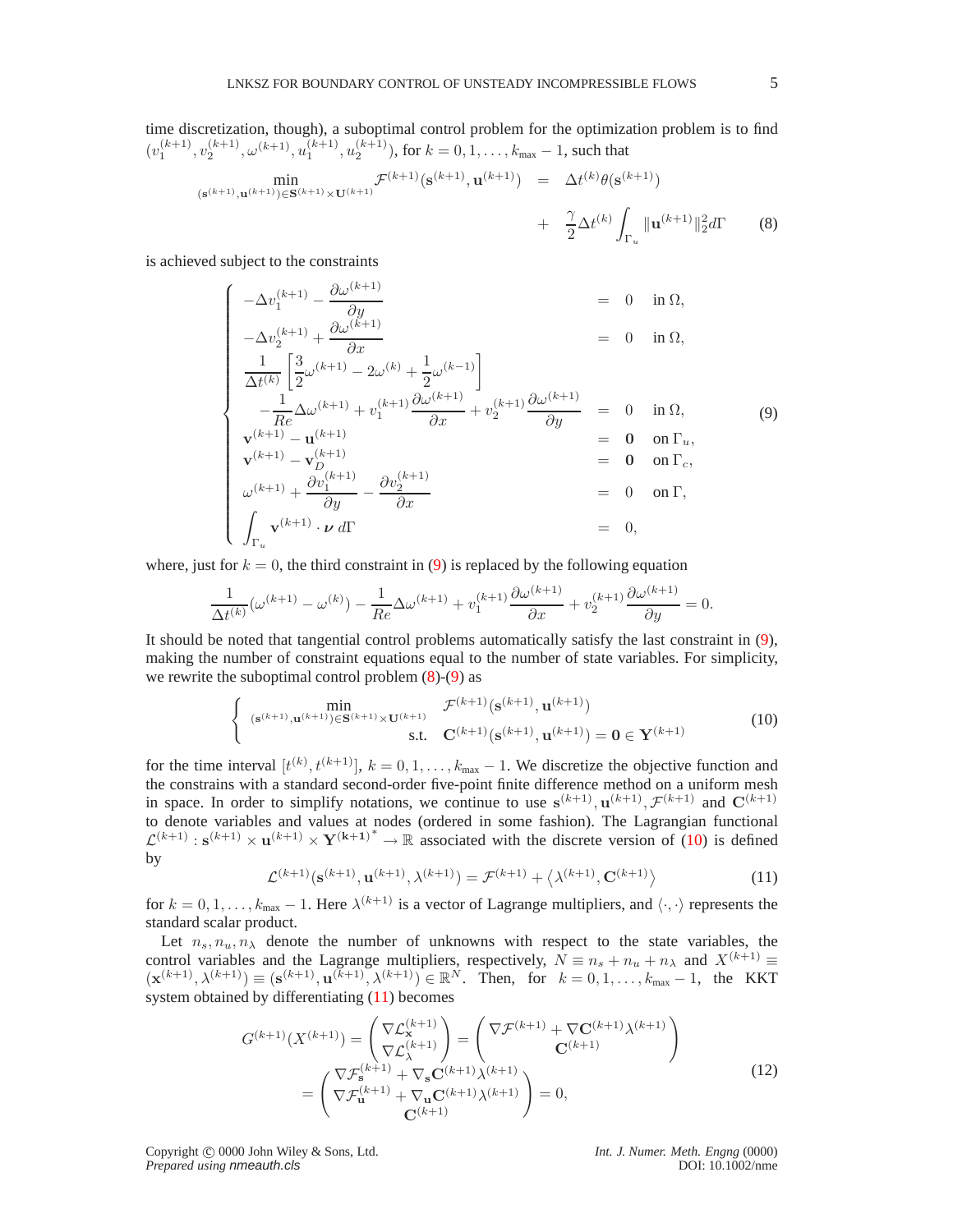where  $G^{(k+1)} : \mathbb{R}^N \to \mathbb{R}^N$ ,  $\nabla \mathcal{L}_{\mathbf{x}}^{(k+1)}$  denotes the gradient of  $\mathcal{L}^{(k+1)}$  w.r.t the state and the control variables,  $\nabla \mathcal{L}_{\lambda_{k+1},k}^{(k+1)}, \nabla \mathcal{F}_{s}^{(k+1)}$  and  $\nabla \mathcal{F}_{u}^{(k+1)}$  are defined in a similar way,  $\nabla \mathbf{C}^{(k+1)}$  denotes the Jacobian of  $\mathbf{C}^{(k+1)}$ , and  $\nabla_{\mathbf{s}} \mathbf{C}^{(k+1)}$ ,  $\nabla_{\mathbf{u}} \mathbf{C}^{(k+1)}$  denote the Jacobian of  $\mathbf{C}^{(k+1)}$  w.r.t the state and the control variables, respectively. Moreover, let  $\varphi(\mathbf{u})$  be the discretization of  $\int_{\Gamma_u} ||\mathbf{u}||_2^2 d\Gamma$ , then [\(12\)](#page-4-4) can be rewritten as

$$
G^{(k+1)}(X^{(k+1)}) = \begin{pmatrix} \Delta t^{(k)} \nabla_{\mathbf{s}} \theta^{(k+1)} + \nabla_{\mathbf{s}} \mathbf{C}^{(k+1)} \lambda^{(k+1)} \\ \frac{\gamma}{2} \Delta t^{(k)} \nabla_{\mathbf{u}} \varphi^{(k+1)} + \nabla_{\mathbf{u}} \mathbf{C}^{(k+1)} \lambda^{(k+1)} \\ \mathbf{C}^{(k+1)} \end{pmatrix} = 0,
$$

where  $\nabla_{\mathbf{u}}\varphi^{(k+1)}$  denotes the gradient of  $\varphi(\mathbf{u}^{(k+1)})$  w.r.t the control variable  $\mathbf{u}^{(k+1)}$ . The Jacobian matrix of  $G^{(k+1)}$  is the transpose of the Hessian of the Lagrangian  $\mathcal{L}^{(k+1)}$ , and has the following structure

$$
\left(\begin{array}{ccc} \Delta t^{(k)}\nabla_{\mathbf{s}\mathbf{s}}\theta^{(k+1)}+\nabla_{\mathbf{s}\mathbf{s}}\mathbf{C}^{(k+1)}\lambda^{(k+1)}&0&\nabla_{\mathbf{s}}\mathbf{C}^{(k+1)}\\0&\frac{\gamma}{2}\Delta t^{(k)}\nabla_{\mathbf{u}\mathbf{u}}\varphi^{(k+1)}&\nabla_{\mathbf{u}}\mathbf{C}^{(k+1)}\\ \nabla_{\mathbf{s}}\mathbf{C}^{(k+1)}&\nabla_{\mathbf{u}}\mathbf{C}^{(k+1)}&0\end{array}\right),
$$

which is symmetric indefinite under sufficient smoothness assumptions and can be computed by a finite difference approximation. The zero block on the diagonal is problematic for our preconditioning algorithm and to make our approach work, we actually switch the first and the third rows without switching the first and the third columns in the above matrix [\[30\]](#page-18-1). This switch destroys the symmetry but allows good convergence of a preconditioned iterative method for non-symmetric systems. The preconditioning algorithm will be further discussed later in the paper.

In optimal control problems one tries to obtain the control u for the entire time interval  $[t_0, t_f]$ and thus needs to solve a system of  $N \times k_{\text{max}}$  nonlinear equations. Suboptimal approaches, on the other hand, solve a sequence of  $k_{\text{max}}$  problems similar to the original problem, but each problem seeks a control only for the time interval  $[t^{(k)}, t^{(k+1)}], k = 0, 1, \ldots, k_{\text{max}} - 1$ . Each problem [\(10\)](#page-4-2) then becomes similar in size to a steady-state optimization problem, although the time derivative term changes the KKT Jacobian pattern at each Newton iteration. In [\[33\]](#page-18-10), Ravindran introduced a SQP method and time domain decomposition for time-dependent optimal control problems, using a first order time discretization based on a backward differentiation formula. The approach is semiimplicit and does not allow large time steps. As discussed earlier in this section, our method is a fully implicit second-order backward differentiation formula and we will show numerically that it allows large time steps. The main issue with fully implicit methods is that a large nonlinear system has to be solved at each time step. Next we discuss a class of full space one-level LNKSz methods for solving the discretized optimization problems.

#### 3. FULL SPACE LAGRANGE-NEWTON-KRYLOV-SCHWARZ METHODS

<span id="page-5-0"></span>There are two major families of Newton techniques for the solution of discretized KKT systems. The family of reduced space methods  $[16, 17, 25, 26, 36]$  $[16, 17, 25, 26, 36]$  $[16, 17, 25, 26, 36]$  $[16, 17, 25, 26, 36]$  $[16, 17, 25, 26, 36]$  $[16, 17, 25, 26, 36]$  $[16, 17, 25, 26, 36]$  $[16, 17, 25, 26, 36]$ , which usually involves three basic steps: (1) the reformulation of the global problem into a much smaller set of equations (the so-called reduced system) defined only on the interface; (2) solve the reduced problem iteratively; (3) solve the global problem using the solution of the interface problem. Within each step, there is parallelism that can be explored, but the three steps have to be carried out sequentially. The family of full space methods [\[6,](#page-18-7) [7,](#page-18-8) [30,](#page-18-1) [31\]](#page-18-3), in which all equations are solved simultaneously. As computers become more powerful in processing speed and memory capacity, full space methods seem to become more attractive due to their increased degree of parallelism and better scalability. There are many challenges, though, some of them related to the KKT Jacobian: it is usually ill-conditioned and indefinite, a property known to slow down Krylov solvers, and its order is more than twice bigger than the size of the forward problem. Therefore, a key element of a successful parallel full space approach is the preconditioner for the linearized KKT system: it has to be able to substantially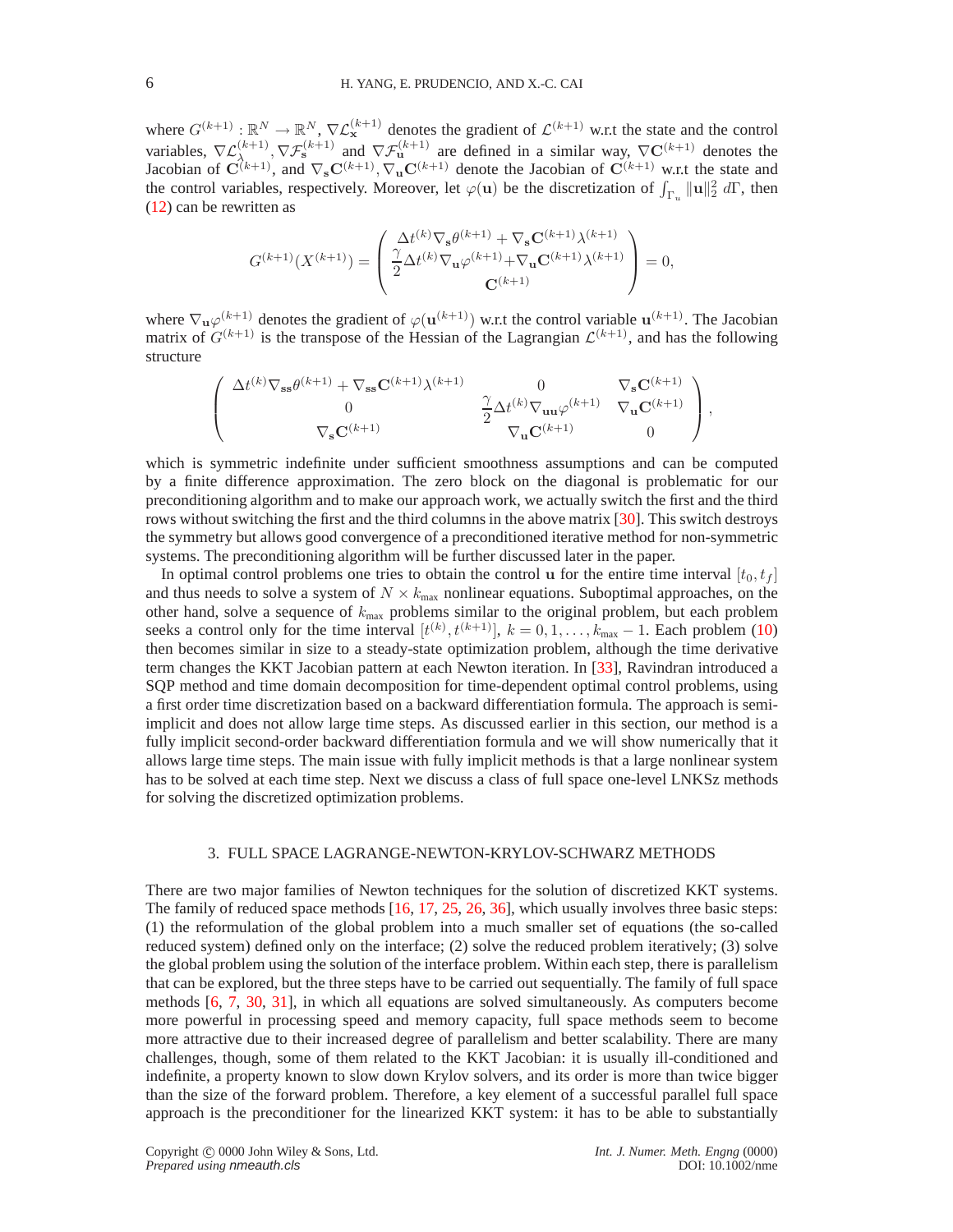reduce the condition number of the KKT Jacobian and, at the same time, provide the scalability for massively parallel computing.

LNKSz was introduced in [\[30,](#page-18-1) [31\]](#page-18-3) for steady state problems. When the number of processors is small (such as 64) the one-level method works fine. A rather complicated two-level method, with a problem dependent pollution removing coarse solver, is necessary when the number of processors is slightly larger (such as 128). In this paper, we target unsteady problems, as it turns out the time step parameter  $\Delta t$  plays a very important role in the performance of LNKSz. Even with relatively large time step sizes, the one-level method scales quite well with a large number of processors. More will be discussed in the Numerical Experiments section.

In the following we describe the one-level LNKSz. For each  $k = 0, 1, \ldots, k_{\text{max}} - 1$ , from the Lagrangian functional [\(11\)](#page-4-3) we obtain a KKT system [\(12\)](#page-4-4), which can be solved with an inexact Newton method [\[13,](#page-18-24) [14\]](#page-18-25). Let the initial guess  $X_0^{(k+1)}$  be the solution of the previous time step, and  $X_n^{(k+1)}$  the current approximate solution, we find the next solution  $X_{n+1}^{(k+1)}$  as

$$
X_{n+1}^{(k+1)} = X_n^{(k+1)} + \alpha_n^{(k+1)} S_n^{(k+1)}, \quad n = 0, 1, ... \tag{13}
$$

<span id="page-6-0"></span>where  $\alpha_n^{(k+1)}$  is the steplength and  $S_n^{(k+1)}$  is the search direction obtained by solving the Jacobian system approximately using a Krylov subspace method such that

$$
||G^{(k+1)}(X_n^{(k+1)})+J_n^{(k+1)}(M_n^{(k+1)})^{-1}(M_n^{(k+1)}S_n^{(k+1)})|| \le \max\{\eta_r ||G^{(k+1)}(X_n^{(k+1)})||, \eta_a\},
$$

where  $(M_n^{(k+1)})^{-1}$  is an overlapping Schwarz preconditioner [\[35,](#page-18-26) [37\]](#page-18-27) and the KKT matrix  $J_n^{(k+1)}$  =  $J_n^{(k+1)}(X_n^{(k+1)})$  is computed by a finite difference approximation. The accuracy of the Jacobian solver is determined by the two linear tolerances  $\eta_r, \eta_a \geq 0$ . The steplength  $\alpha_n^{(k+1)}$  is determined by a backtracking linesearch procedure (see, e.g., section 6.3 in [\[12\]](#page-18-28)). The stopping condition for the nonlinear iteration [\(13\)](#page-6-0) is

$$
||G^{(k+1)}(X_{n+1}^{(k+1)})|| \le \max\{\varepsilon_r ||G^{(k+1)}(X_0^{(k+1)})||, \varepsilon_a\},\
$$

where  $\varepsilon_r, \varepsilon_a \geq 0$  are nonlinear tolerances.

In order to define the one-level Schwarz preconditioner, we need to obtain an overlapping partition of  $\Omega \in \mathbb{R}^2$ . We first divide  $\Omega$  into non-overlapping subdomains  $\Omega_i$ ,  $i = 1, \ldots, N_s$ , and then expand each  $\Omega_i$  to  $\Omega_i^{\delta}$ , i.e.,  $\Omega_i \subset \Omega_i^{\delta} \subset \Omega$ . The overlap  $\delta > 0$  is defined as the distance between  $\partial \Omega_i^{\delta}$  and  $\partial\Omega_i$ , in the interior of  $\Omega$ . For boundary subdomains we simply cut off the part outside  $\Omega$ . More precisely, we assume  $H'_x \times H'_y$ y is the size of  $\Omega_i^{\delta}$ ,  $H_x \times H_y$  is the size of  $\Omega_i$ , and  $h_x$  (or  $h_y$ ) is the mesh size in the x-direction (or y-direction). Then the overlap  $\delta$  is defined as  $(H'_x - H_x)/(2h_x)$  (or  $(H'_y - H_y)/(2h_y)).$ 

Recall that N is the total number of unknowns associated with  $\Omega$ . Let  $N_i$  be the number of unknowns associated with  $\Omega_i^{\delta}$ . Let *J* be the  $N \times N$  sparse matrix of the Jacobian system

$$
JS = -G.\tag{14}
$$

We define the  $N_i \times N$  matrix  $R_i^{\delta}$  as follows: its element  $(R_i^{\delta})_{l_1,l_2}$  is either 1 if the integer indices  $1 \leq l_1 \leq N_i$  and  $1 \leq l_2 \leq N$  are related to unknowns defined at the same grid point and this grid point belongs to  $\Omega_i^{\delta}$  or 0 otherwise. The multiplication of  $R_i^{\delta}$  with a  $N \times 1$  vector generates a shorter  $N_i \times 1$  vector by discarding all components corresponding to grid points outside  $\Omega_i^{\delta}$ . The  $N_i \times N$  matrix  $R_i^0$  is similarly defined, with the difference that its application to a  $N \times 1$  vector also zeroes all those components corresponding to grid points on  $\Omega_i^{\delta} \setminus \Omega_i$ . We denote by  $J_i$  the  $N_i \times N_i$ subdomain matrix given by

$$
J_i = R_i^{\delta} J (R_i^{\delta})^T.
$$

We remark that the matrix  $J_i$  contains all variables associated with the subdomain  $\Omega_i^{\delta}$  including all three field variables, the state variables, the control variables and the Lagrange multipliers. There is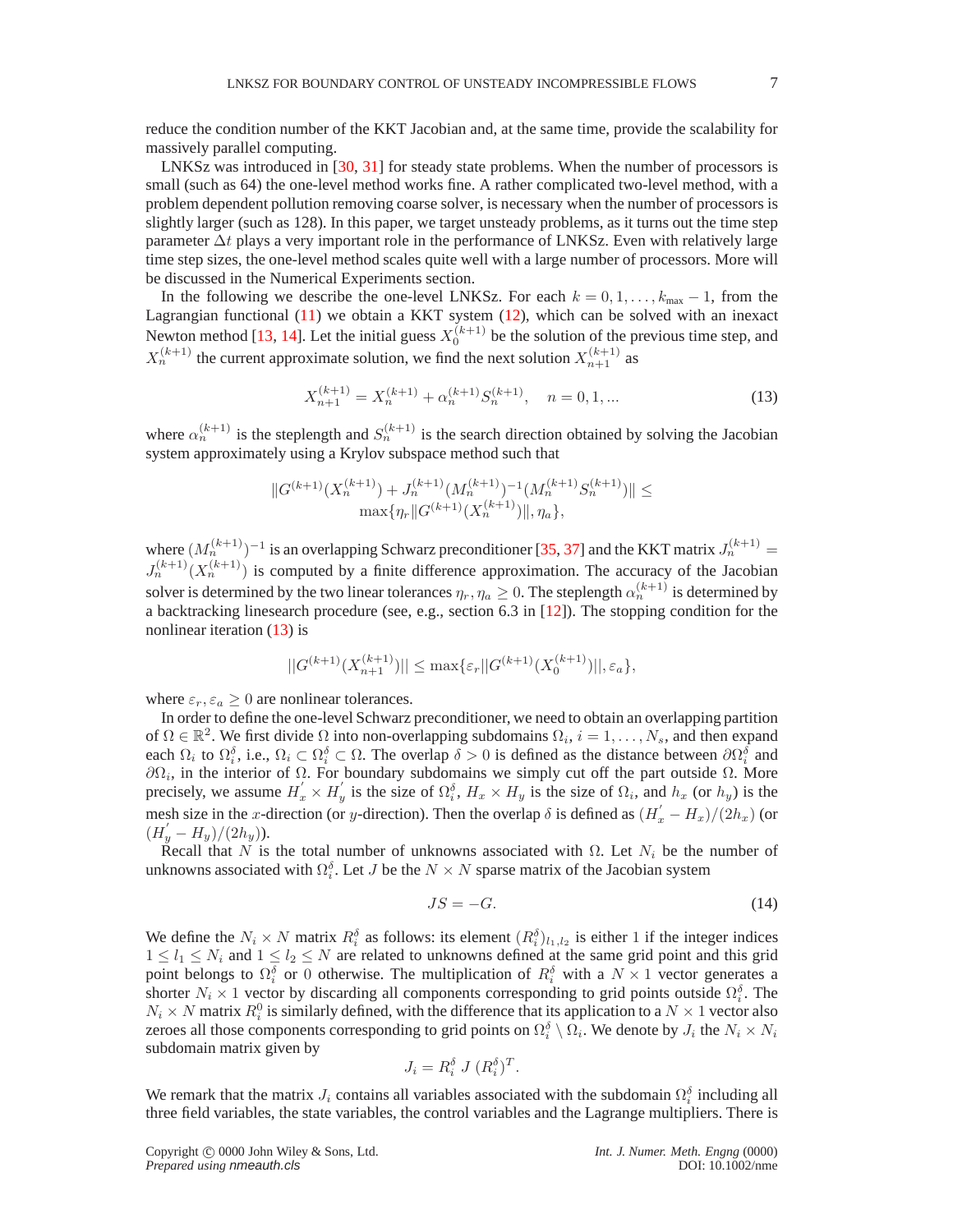no further splitting of the fields within the preconditioner. This is quite different from most of the approaches in the literature [\[16\]](#page-18-19) in which different sub-preconditioners are employed for different field variables.

We assume  $J_i$  is nonsingular and denote by  $B_i^{-1}$  either the inverse of or a preconditioner for  $J_i$ . The one-level restricted additive Schwarz (RAS) preconditioner for  $J$  is defined as [\[10\]](#page-18-29)

$$
M_{RAS}^{-1} = \sum_{i=1}^{N_s} (R_i^0)^T B_i^{-1} R_i^{\delta}.
$$
 (15)

<span id="page-7-1"></span>Various inexact additive Schwarz preconditioners can be constructed by replacing the matrices  $B_i$  with convenient and inexpensive to compute matrices, such as those obtained with incomplete factorizations. In this paper we employ the LU factorization. Note that in [\(15\)](#page-7-1)  $R_i^0$  is a restriction to the non-overlapping subdomain. The performance of the entire algorithm depends critically on the condition number  $\kappa(JM^{-1}_{RAS})$ , which depends on the mesh size, the number of subdomains  $N_s$ , the overlap size  $\delta$ , the time step size  $\Delta t$ , the Reynolds number, amongst others. Some theoretical work for the additive Schwarz method for linear unsteady problems can be found in [\[8\]](#page-18-30).

It should be noted that the convergence behavior of Newton's method for unsteady problems is quite different than the behavior for steady state problems. For unsteady problems, the initial guesses are usually much closer to the desired solution than the steady case, and the Jacobian solvers require lower accuracy. That is, when compared to one time step of unsteady problems, steady state problems require more linear iterations as well as more Newton iterations to converge.

#### 4. NUMERICAL EXPERIMENTS

<span id="page-7-0"></span>We implement the algorithms described in the previous sections using the Portable, Extensible Toolkit for Scientific computing (PETSc) library of Argonne National Laboratory [\[2\]](#page-17-2). The numerical tests are carried out on an IBM BlueGene/L using up to 1024 computing nodes. Each node has 512MB of memory. In our numerical experiments we deal with two-dimensional rectangular domains  $\Omega = (0, L_1) \times (0, L_2), L_2 \leq L_1$ . All notations related to the geometry of the computation domain is depicted in Figure [1.](#page-7-2) We consider two problems: a cavity flow problem and a backwardfacing step flow problem.



Figure 1. Rectangular domain  $\Omega = (0, L_1) \times (0, L_2)$  involved in our numerical experiments.

### <span id="page-7-2"></span>*4.1. Details of numerical approaches*

For the time discretization we apply the second order backward differentiation formula as described in Section [2.](#page-2-0) For the spatial discretization we use a five-point second order finite difference method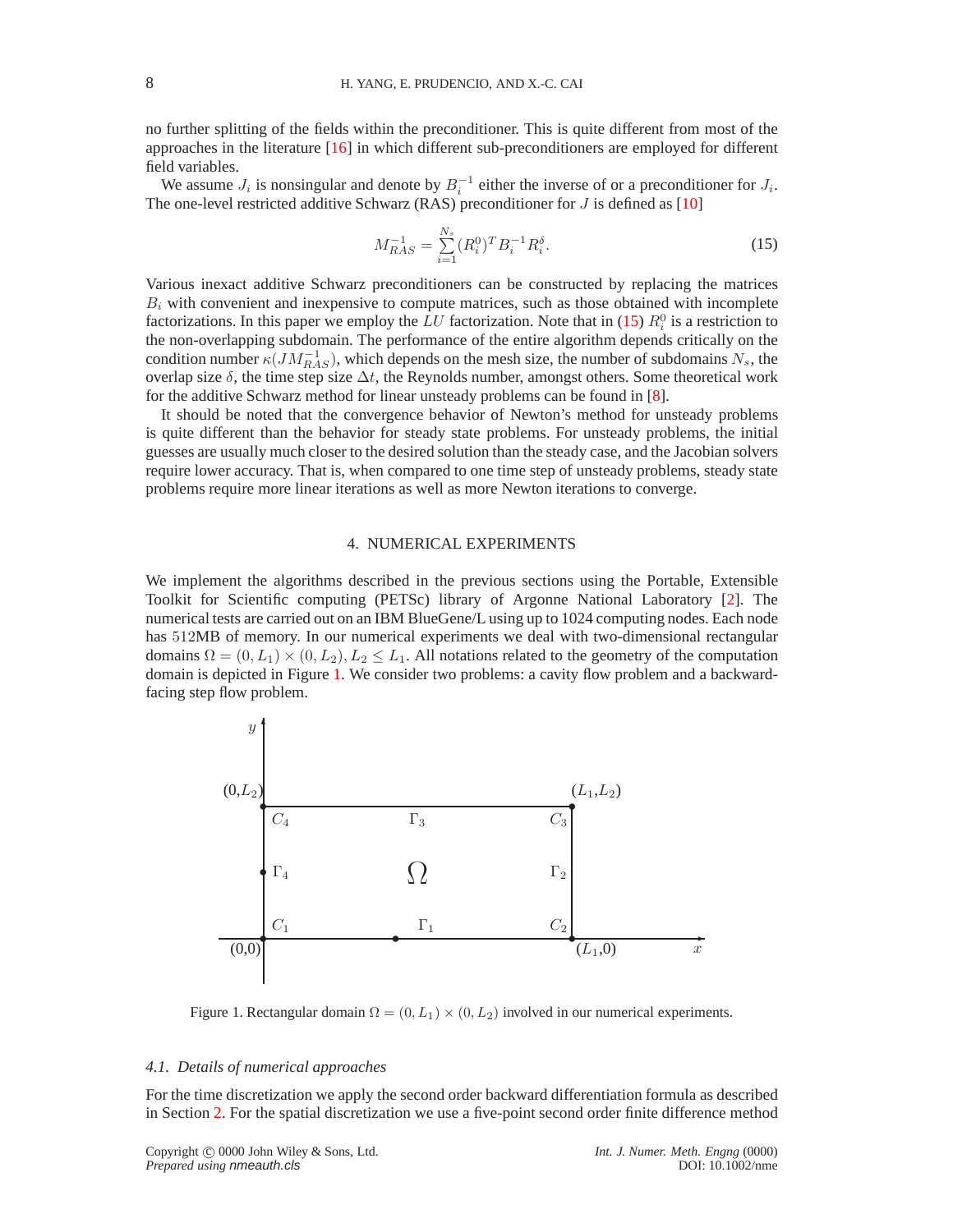on a uniform nonstaggered mesh. Similarly to [\[30,](#page-18-1) [31\]](#page-18-3), all derivative terms in the constraints are discretized with a second order scheme, including the  $\omega$  boundary condition.

In order to form the algebraic system of nonlinear discretized equations, we need to order the unknowns and the corresponding functions. The unknowns are ordered mesh point by mesh point, in contrast to physical variable by physical variable as usually required by other methods. The mesh points are ordered subdomain by subdomain, for the purpose of parallel processing. The ordering of the subdomains is not important since we use additive methods whose performance has nothing to do with the subdomain ordering. In order to avoid pivoting during the sparse LU method (used in our experiments), at each mesh point, the corresponding functions are ordered as [\[30\]](#page-18-1)

$$
(\nabla_{\lambda_1} \mathcal{L}, \nabla_{\lambda_2} \mathcal{L}, \nabla_{\lambda_3} \mathcal{L}, \nabla_{u_1} \mathcal{L}, \nabla_{u_2} \mathcal{L}, \nabla_{v_1} \mathcal{L}, \nabla_{v_2} \mathcal{L}, \nabla_{\omega} \mathcal{L})
$$
\n(16)

while the corresponding unknowns are ordered as

$$
(v_1, v_2, \omega, u_1, u_2, \lambda_1, \lambda_2, \lambda_3). \tag{17}
$$

Because the orderings for the unknowns and for the function components are different, the Jacobian matrix is nonsymmetric and so we use a nonsymmetric iterative method GMRES [\[34\]](#page-18-31).

The Jacobian matrix is constructed approximately using a finite difference method [\[11\]](#page-18-32). To solve the Jacobian systems we use restarted GMRES with an absolute (relative) tolerance equal to 10<sup>−</sup><sup>10</sup> (10<sup>−</sup><sup>6</sup> ), a restart parameter equal to 90 and a maximum number of iterations equal to 5,000. Regarding the one-level additive Schwarz preconditioner, the number of subdomains is equal to the number of processors, and the extended subdomain problems have zero Dirichlet interior boundary conditions and are solved with a sparse direct method. All subdomains  $\Omega_i$  and  $\Omega_i^{\delta}$  are rectangular and made up of integral number of mesh cells. Line search is performed with cubic backtracking. For Newton iterations, the maximum allowed number is 300 and the absolute (relative) stopping tolerance is 10<sup>−</sup><sup>10</sup> (10<sup>−</sup><sup>6</sup> ). Simulation problems are solved with the one-level Newton-Krylov-Schwarz algorithm (NKS) [\[9\]](#page-18-33). We do not use Reynolds continuation in any of the algorithms.

Throughout this section, " $N_p$ " stands for the number of processors which is the same as the number of subdomains, "IN" is the average number of inexact Newton iterations per time step, "RAS" is the average number of RAS preconditioned GMRES iterations per Newton iteration, and "Run" is the total computing time in seconds.

### *4.2. A cavity flow problem*

In this subsection we consider a tangential boundary flow control problem whose objective is to make the flow velocity field v on  $\Omega \times [t_0, t_f]$  to get as close as possible to a target velocity profile  $\mathbf{v}_{ss}$  given on  $\Omega \times [t_0, t_f]$  as well [\[33\]](#page-18-10). The tangential control u is applied everywhere on  $\Gamma \times [t_0, t_f]$ in order to drive v. More specifically, we want to find  $(v_1, v_2, \omega, u_1, u_2)$  such that the minimization

$$
\min_{(\mathbf{s}, \mathbf{u}) \in \mathbf{S} \times \mathbf{U}} \mathcal{F}(\mathbf{s}, \mathbf{u}) = \frac{\beta}{2} \int_{t_0}^{t_f} \int_{\Omega} \left[ \mathbf{v}(t, x, y) - \mathbf{v}_{ss} \right]^2 \ d\Omega \ dt + \frac{\gamma}{2} \int_{t_0}^{t_f} \int_{\Gamma} ||\mathbf{u}||_2^2 \ d\Gamma \ dt \qquad (18)
$$

<span id="page-8-0"></span>is achieved subject to the constraints [\(7\)](#page-3-0) with a square domain  $\Omega = (0, 1) \times (0, 1)$ ,  $t_0 = 0$ ,  $t_f = 0.5$ , initial condition  $v_0 = 0$  and target velocity

$$
\mathbf{v}_{ss}(t,x,y) = \begin{pmatrix} sin(2\pi y + \pi t)(cos(2\pi x) - 1) \\ 2sin(2\pi x)sin(\pi y + \pi t)sin(\pi y) \end{pmatrix}.
$$

As discussed in the Introduction, we numerically solve the corresponding sub-optimal control problems rather than the full optimal one. In [\[33\]](#page-18-10) the parameters in the cost functional [\(18\)](#page-8-0) were taken as  $\beta = 10^3$  and  $\gamma = 1$ , and only very coarse meshes were considered. Here we fix  $\beta = 10^3$ and test LNKSz with different values of objective function parameter  $\gamma$ , Reynolds number Re, *constant* time step  $\Delta t$ , characteristic mesh size h and RAS overlap size  $\delta$ . As will be shown by our experiments, the problem indeed becomes much harder to solve as the mesh gets larger, i.e., as  $h$ decreases.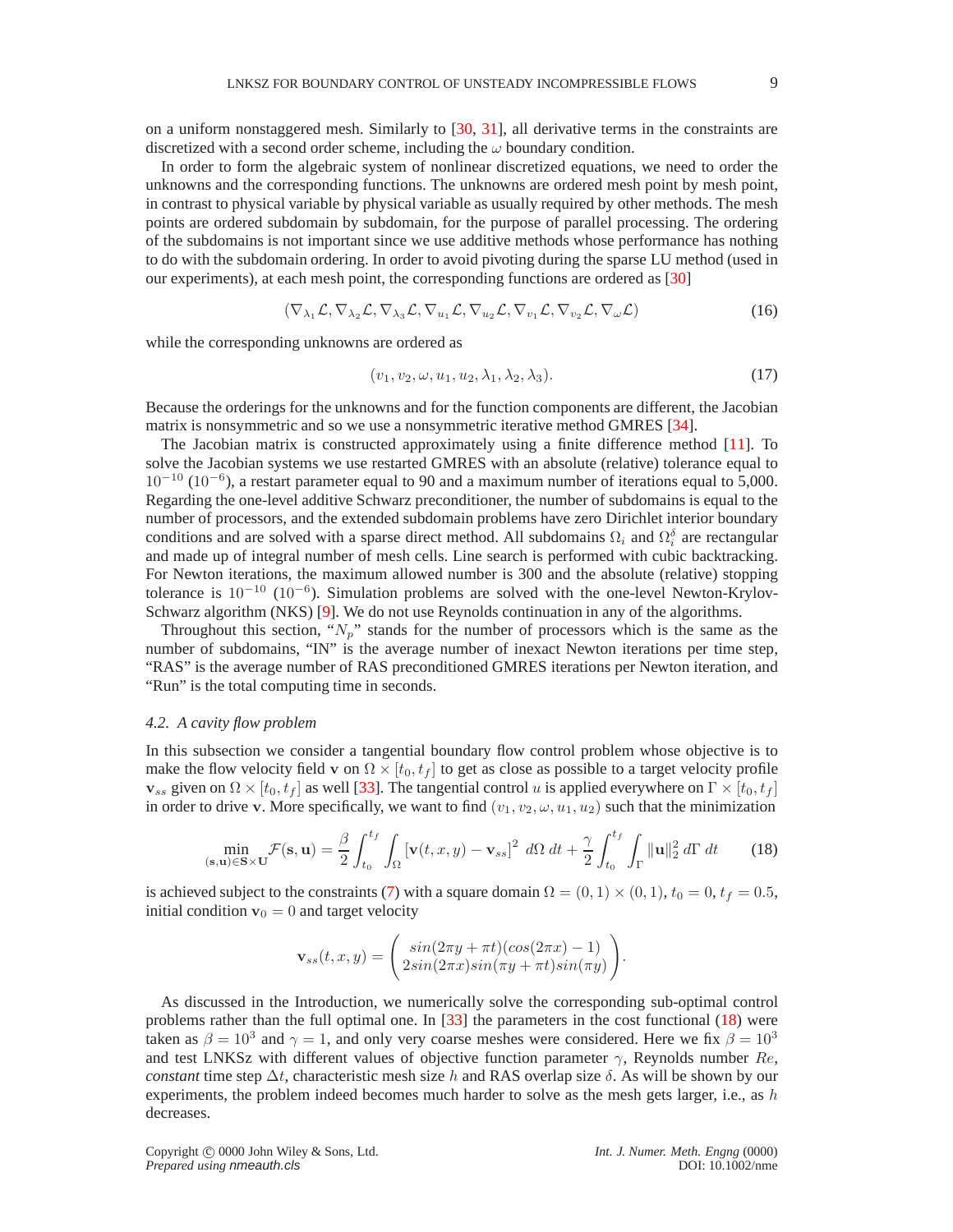First, we investigate the influence of  $\gamma$  on the efficiency of the sub-optimal control. For different values of  $\gamma$  and fixed  $Re = 20$ ,  $32 \times 32$  grid,  $t_f = 0.5$ ,  $\Delta t = 0.1$  (i.e., there are 5 time steps), and  $\delta = 6$ , Figure [2](#page-9-0) shows the error

$$
\|\mathbf{v} - \mathbf{v}_{ss}\|_{h} = \left(\int_{\Omega_h} (\mathbf{v} - \mathbf{v}_{ss})^2 \, d\Omega_h\right)^{1/2},
$$

while Figure [3](#page-10-0) shows the two-norm of the boundary control velocity. One can see in Figure [2](#page-9-0) that, for lower values of  $\gamma$ , the error  $\|\mathbf{v} - \mathbf{v}_{ss}\|_h$  is smaller. This happens because smaller values of  $\gamma$  diminishes the contribution of the control norm to the objective function, thus allowing bigger controls to be applied, as shown by Figure [3.](#page-10-0) In other words, the control is more efficient as  $\gamma$ decreases. Similar results were obtained in references [\[20,](#page-18-12) [33\]](#page-18-10).



<span id="page-9-0"></span>Figure 2. Cavity flow control problem  $(18)-(7)$  $(18)-(7)$ : h-norm of the difference between the controlled flow and the target flow for different values of the parameter  $\gamma$  and fixed  $Re = 20$ ,  $32 \times 32$  grid,  $t_f = 0.5$ ,  $\Delta t = 0.1$ (i.e, there are 5 time steps) and overlap  $\delta = 6$ . The case  $\gamma = 1$  is also reported in Figures [4](#page-19-0)[-5.](#page-20-0)

Figures [4](#page-19-0) and [5](#page-20-0) present the velocity field of the controlled and target flows at several different times, for  $\gamma = 1$  and all the other parameters having the values reported in the last paragraph. As shown in the figures, the controlled flow is qualitative close (presence of two vortices) to the optimal flow pattern at  $t = 0.3$ , and such closeness improves at  $t = 0.4$  and  $t = 0.5$ . We remark that the evolution of the controlled and target flow fields in this paper are similar to that of [\[33\]](#page-18-10).

From now on, in this subsection, we investigate how different parameters impact the performance of LNKSz. Table [I](#page-10-1) presents some results with different stopping conditions for the Jacobian solver. It is clear that the absolute convergence tolerance  $\eta_a$  and the relative convergence tolerance  $\eta_r$  have to be small enough to keep LNKSz converge. In the following tests we choose  $\eta_a = 10^{-10}$  and  $\eta_r = 10^{-6}$ .

Table [II](#page-10-2) shows the effect of  $\gamma$  on the performance of LNKSz, for fixed  $Re = 200, 512 \times 512$  grid,  $t_f = 0.5$ ,  $\Delta t = 0.05$  (i.e., there are 10 time steps), and  $\delta = 8$ . The number of Newton iterations in the first time step is 23, 16, 3 and 2 for the respective values of  $\gamma = 5, 10, 50, 100$ . We can see that, as  $\gamma$  increases, the average numbers of Newton and GMRES iterations become smaller and the total computing time decreases. In other words, the control problem is more difficult to solve for smaller  $\gamma$  values. On the other hand, a larger  $\gamma$  also decreases the accuracy between the control flow v and the target flow  $v_{ss}$ , which is more important for the control problem. So, in many of the following tests we choose a relatively small  $\gamma = 5$ .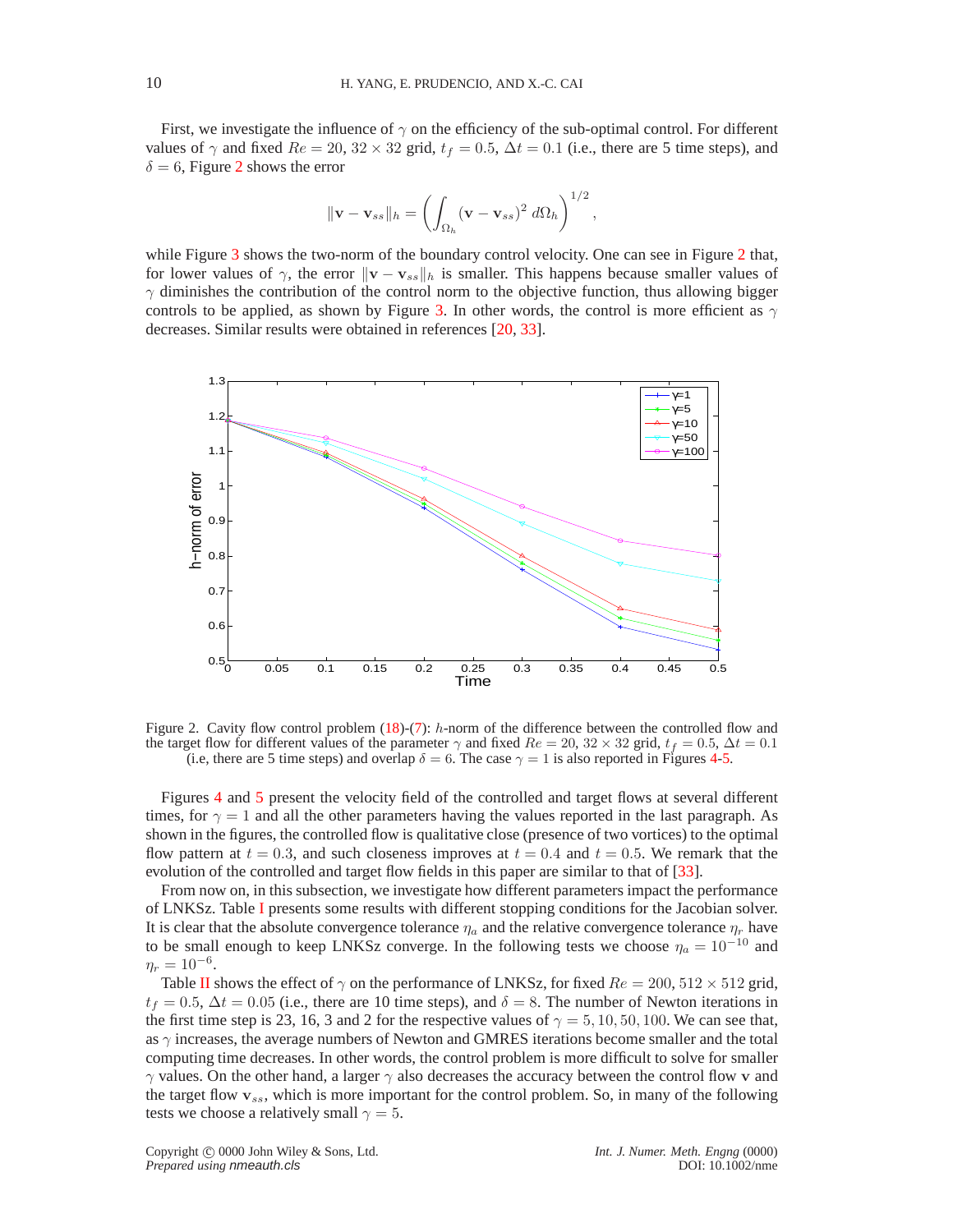

<span id="page-10-0"></span>Figure 3. Cavity flow control problem [\(18\)](#page-8-0)-[\(7\)](#page-3-0): two-norm of the tangential boundary control velocity for different values of the objective function parameter  $\gamma$  and fixed  $Re = 20$ ,  $32 \times 32$  grid,  $t_f = 0.5$ ,  $\Delta t = 0.1$ (i.e, there are 5 time steps) and overlap  $\delta = 6$ .

<span id="page-10-1"></span>Table I. Cavity flow control problem [\(18\)](#page-8-0)-[\(7\)](#page-3-0): effect of different stopping conditions of the linear iteration on the performance of LNKSz, for fixed  $Re = 200, 512 \times 512$  grid,  $t_f = 0.5, \Delta t = 0.05$ , and overlap  $\delta = 6$ . " $N_p$ " is the number of processors, "IN" is the average number of inexact Newton iterations per time step, "RAS" is the (rounded) average number of RAS preconditioned GMRES iterations per Newton iteration, and "Run" is the (rounded) total computing time in seconds.  $\eta_a$  is the absolute convergence tolerance and  $\eta_r$  is the relative convergence tolerance of the linear iteration. " $*$ " means divergence of GMRES.

| Grid size        | $N_p$ | $\eta_a$                                          | $\eta_r$  | IN RAS Run   |  |
|------------------|-------|---------------------------------------------------|-----------|--------------|--|
|                  |       | $256 \quad 10^{-10}$                              | $10^{-8}$ | 5.4 207 1419 |  |
|                  |       | $256 \quad 10^{-10} \quad 10^{-6}$   5.4 155 1179 |           |              |  |
| $512 \times 512$ |       | $256 \t10^{-10} \t10^{-4}$                        |           | 5.5 119 1049 |  |
|                  |       | $256 \t 10^{-6} \t 10^{-4}$                       |           | $\ast$       |  |
|                  |       | $256 \t 10^{-4} \t 10^{-2}$                       |           | $^{\ast}$    |  |

<span id="page-10-2"></span>Table II. Cavity flow control problem [\(18\)](#page-8-0)-[\(7\)](#page-3-0): effect of the parameter  $\gamma$  on the performance of LNKSz, for fixed  $Re = 200$ ,  $512 \times 512$  grid,  $t_f = 0.5$ ,  $\Delta t = 0.05$ , and overlap  $\delta = 8$ . " $N_p$ " is the number of processors, "IN" is the average number of inexact Newton iterations per time step, "RAS" is the (rounded) average number of RAS preconditioned GMRES iterations per Newton iteration, and "Run" is the (rounded) total computing time in seconds.

|                  |     |      | 10          |                  | 50               |          |            | 100  |  |                  |      |
|------------------|-----|------|-------------|------------------|------------------|----------|------------|------|--|------------------|------|
| $1 \mathsf{V} n$ |     | Run  |             | <b>RAS</b>       | Run              | IN       | <b>RAS</b> | Run  |  | <b>RAS</b>       | Run  |
| 64               |     | 5076 | 4.3         | 78               | 3839             |          | 72         | 1828 |  |                  | 1747 |
| 128              |     | 2749 | 4.3         | 108              | 2108             |          | 87         | 936  |  | 85               | 904  |
| 256              | 133 | 1353 | $4_{\cdot}$ | $12\overline{3}$ | 1035             | $\sim$ 1 | 106        |      |  | 105              |      |
|                  |     | 991  | 4.3         | 178              | $7\overline{3}1$ |          | 142        | 313  |  | $\overline{138}$ | 293  |
|                  | 209 | 582  | $4_{\cdot}$ | 187              |                  |          | 149        |      |  | 142              |      |

Table [III](#page-11-0) shows the effect of  $\delta$  on the performance of LNKSz, for fixed  $\gamma = 5$ ,  $Re = 200$ ,  $512 \times 512$  grid,  $t_f = 0.5$  and  $\Delta t = 0.05$  (i.e., there are 10 time steps). From the numbers of Newton and GMRES iterations, we see that in general the algorithm converges better as the overlap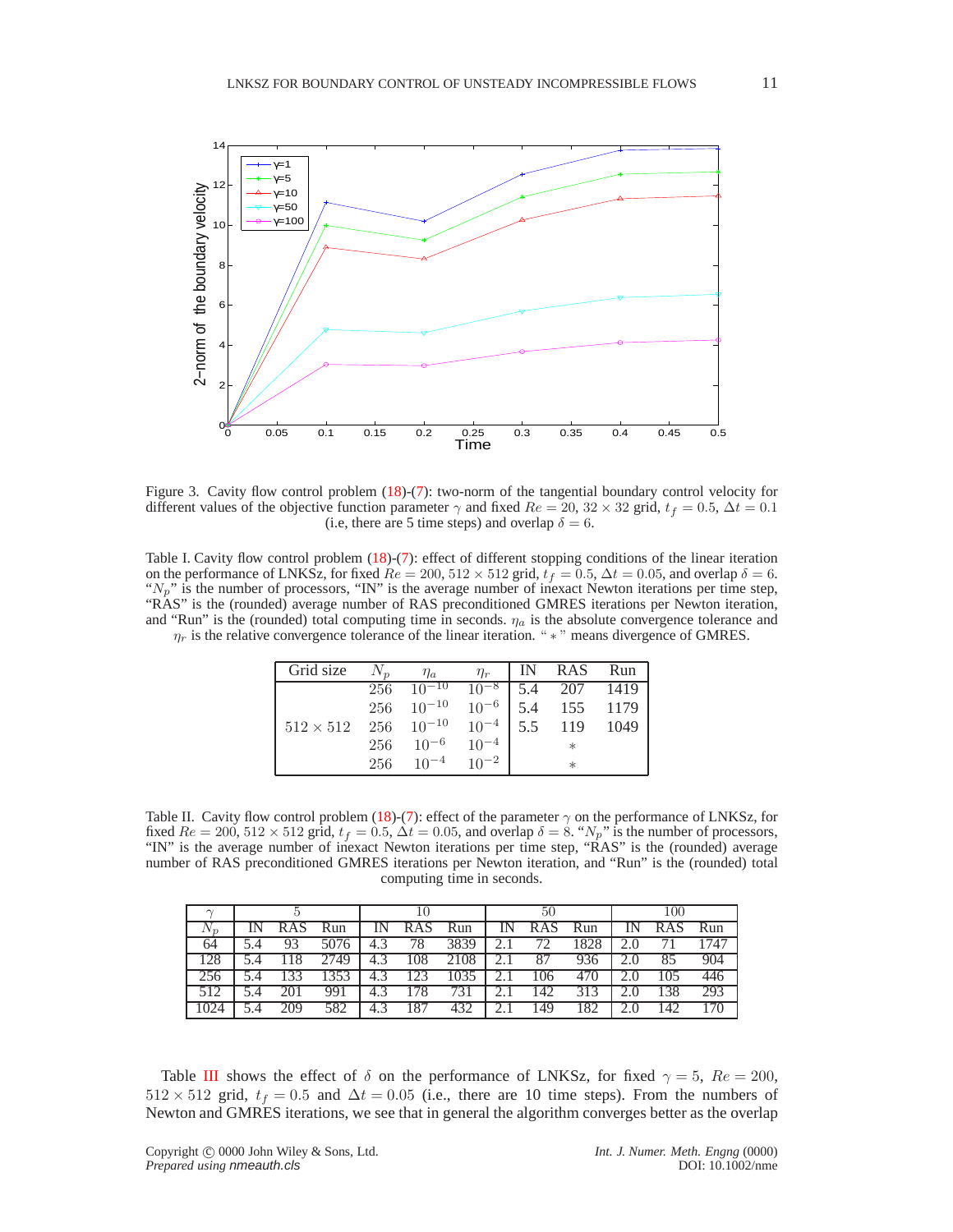increases. However, a larger overlap also increases the inter-processor communication and the overall computing time. The moderate overlaps  $\delta = 4$  and 6 provide a good compromise among computing time, Newton iterations and GMRES iterations. The algorithm performs quite well for up at least 1024 processors. We have chosen  $\delta = 6$  for all subsequent tests reported in this subsection.

<span id="page-11-0"></span>Table III. Cavity flow control problem [\(18\)](#page-8-0)-[\(7\)](#page-3-0): effect of overlap size  $\delta$  on the performance of LNKSz, for fixed  $Re = 200$ ,  $512 \times 512$  grid, and  $t_f = 0.5$ ,  $\Delta t = 0.05$ . " $N_p$ " is the number of processors, "IN" is the average number of inexact Newton iterations per time step, "RAS" is the (rounded) average number of RAS preconditioned GMRES iterations per Newton iteration, and "Run" is the (rounded) total computing time in seconds.

| $1 \mathsf{V} \mathsf{n}$ |     | Run  |     | IN RAS Run |      | IN. | RAS Run |      |     | RAS Run |      |
|---------------------------|-----|------|-----|------------|------|-----|---------|------|-----|---------|------|
| 64                        | 206 |      |     | 135        | 4427 | 5.4 | 110     | 4505 |     | 93      | 5076 |
| 128                       |     | 2621 |     | 5.4 192    | 2519 | 5.4 | 134     | 2508 | 5.4 | 118     | 2749 |
|                           |     | 1132 | 5.4 | 213        | 1140 | 5.4 | 155     | 1179 | 5.4 | 133     | 1353 |
|                           |     | 792  |     | 284        | 746  | 5.4 | 223     | 829  |     | 201     | 991  |
|                           | 470 | 374  | 5.4 | 332        | 423  | 5.4 | 242     |      |     | 209     | 582  |

Table [IV](#page-11-1) shows the effect of  $\Delta t$  on the performance of fully implicit LNKSz, for fixed  $\gamma = 5$ ,  $Re = 200, 512 \times 512$  grid,  $t_f = 0.5$ , and  $\delta = 6$ . Every tested time step was kept constant throughout the algorithm run. LNKSz converges for all time steps and is unconditionally stable. We also see that the time step impacts the convergence rate of LNKSz: as  $\Delta t$  decreases, the average number of Newton iterations and GMRES iterations become smaller, while the total computing time increases. This behavior is somehow expected since smaller values of  $\Delta t$  cause the velocity field of the previous time step to become a better initial guess for the Newton method at a current time step. Once the time step becomes too small, however, such initial guess contribution to the convergence of Newton iterates "stalls" and the "intrinsic" nonlinearity of the problem is revealed. The algorithm allows large time steps if short computing time is the target.

<span id="page-11-1"></span>Table IV. Cavity flow control problem [\(18\)](#page-8-0)-[\(7\)](#page-3-0): effect of the time steps on the performance of LNKSz, for fixed  $\gamma = 5$ ,  $Re = 200$ ,  $512 \times 512$  grid,  $t_f = 0.5$ , and  $\delta = 6$ . " $N_p$ " is the number of processors, "IN" is the average number of inexact Newton iterations per time step, "RAS" is the (rounded) average number of RAS preconditioned GMRES iterations per Newton iteration, and "Run" is the (rounded) total computing time in seconds.

|                |            |                   | 0.05 |     |       |     | 0.025      |       |     | 0.0125     |       |
|----------------|------------|-------------------|------|-----|-------|-----|------------|-------|-----|------------|-------|
| $\mathsf{V}_n$ | <b>RAS</b> | Run               |      | RAS | - Run | IN. | <b>RAS</b> | - Run |     | <b>RAS</b> | - Run |
| 64             |            | 3909              |      | 110 | 4505  | 4.4 | 102        | 6995  | 4.O | 06         | 12970 |
|                |            | 2215              |      | 134 | 2508  | 4.4 | 126        | 3924  | 4.0 | 128        | 7233  |
|                | 214        | $11\overline{42}$ |      | 155 | 1179  | 4.4 | 141        | 1798  | 4.0 | 142        | 3302  |
|                | 266        | 743               | 5.4  | 223 | 829   |     | 202        | 1249  | 4.0 | 203        | 2291  |
|                |            | 451               |      | 242 |       |     |            | 702   |     |            |       |

Table [V](#page-12-0) summarizes the effect of the mesh size on the performance of LNKSz, for fixed  $\gamma = 5$ ,  $Re = 200$ ,  $t_f = 0.5$ ,  $\Delta t = 0.05$  (i.e., there are 10 time steps), and  $\delta = 6$ . When the mesh is  $1024 \times 1024$  and  $N_p = 64, 128, 256$ , the test is not carried out because of the lack of memory on the particular supercomputers used. On the nonlinear level, it is clear that the number of Newton iterations per time step is independent of the number of processors, while it increases as the mesh is refined. For the Jacobian solver, however, the number of GMRES iterations grows as  $N_p$  increases. This is expected with any one-level methods. The total computing time decreases at a reasonably good rate when we increase  $N_p$  from 64 to 1024, and the rate improves for larger meshes.

In order to study the impact of the Reynolds number on the performance of LNKSz, we increase it to  $Re = 400$  and keep all other values as before. Results are summarized in Table [VI.](#page-12-1) Comparing it to Table  $V$ , we can see that the average number of Newton iterations became slightly larger, while the average number of GMRES iterations and the total computing time became smaller. On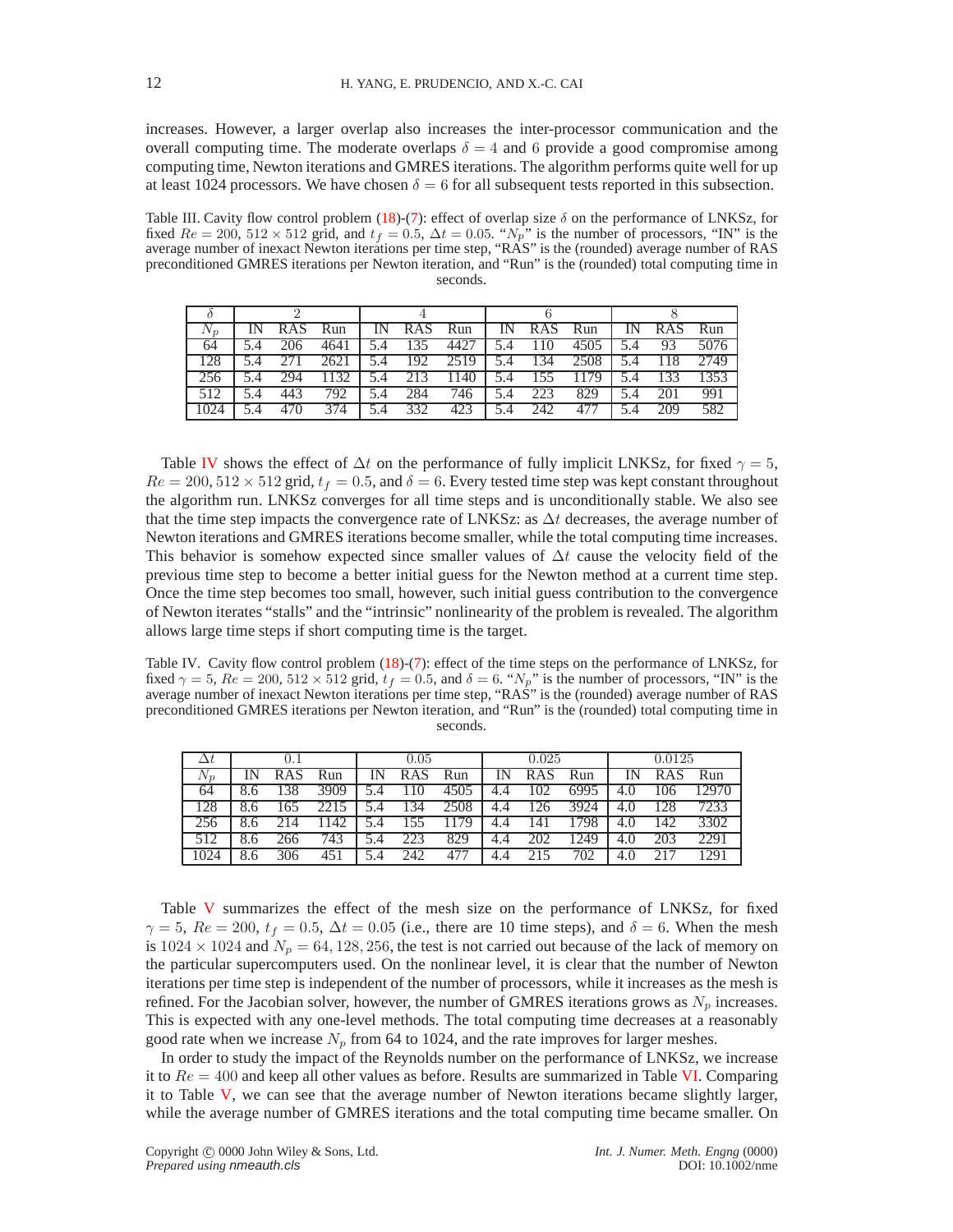<span id="page-12-0"></span>Table V. Cavity flow control problem [\(18\)](#page-8-0)-[\(7\)](#page-3-0): effect of the mesh size on the performance of LNKSz, for fixed  $\gamma = 5$ ,  $Re = 200$ ,  $t_f = 0.5$ ,  $\Delta t = 0.05$ , and  $\delta = 6$ . " $N_p$ " is the number of processors, "IN" is the average number of inexact Newton iterations per time step, "RAS" is the (rounded) average number of RAS preconditioned GMRES iterations per Newton iteration, and "Run" is the (rounded) total computing time in seconds. The biggest control problem has  $1024 \times 1024 \times 8 = 8,388,608$  degrees of freedom.

| Mesh    |   | $128 \times 128$ |     |     | $256 \times 256$ |     |     | $512 \times 512$ |      |        | $1024 \times 1024$ |        |
|---------|---|------------------|-----|-----|------------------|-----|-----|------------------|------|--------|--------------------|--------|
| $N_{n}$ |   |                  | Run |     | <b>RAS</b>       | Run |     | RAS              | Run  |        | RA.                | Run    |
| 64      |   |                  |     |     | 63               | 641 |     |                  | 4505 | $\ast$ | $\ast$             | $\ast$ |
| 128     |   |                  | 80  | 4.5 | 87               | 395 |     | 134              | 2508 | $\ast$ | $\ast$             | $*$    |
| 256     |   |                  | 50  | 4.5 | 98               |     | 5.4 |                  | 179  | $\ast$ | $\ast$             | $*$    |
| 512     |   |                  | 39  |     | 62               | 185 | 5.4 | 223              | 829  | 9.5    | 479                |        |
|         | ⌒ |                  | 29  |     | 82               |     |     | 242              |      | 9.5    | 522                |        |

the whole, LNKSz for the cavity flow control problem is not sensitive to  $Re$  in the tested range of Reynolds numbers.

<span id="page-12-1"></span>Table VI. Cavity flow control problem  $(18)-(7)$  $(18)-(7)$ : effect of the mesh size on the performance of LNKSz, for fixed  $\gamma = 5$ ,  $Re = 400$ ,  $t_f = 0.5$ ,  $\Delta t = 0.05$ , and  $\delta = 6$ . " $N_p$ " is the number of processors, "IN" is the average number of inexact Newton iterations per time step, "RAS" is the (rounded) average number of RAS preconditioned GMRES iterations per Newton iteration, and "Run" is the (rounded) total computing time in seconds. The biggest control problem has  $1024 \times 1024 \times 8 = 8,388,608$  degrees of freedom.

| Mesh    |     | $128 \times 128$ |     |                  | $256 \times 256$ |     | $512 \times 512$ |      |        | $1024 \times 1024$ |        |
|---------|-----|------------------|-----|------------------|------------------|-----|------------------|------|--------|--------------------|--------|
| $N_{n}$ |     |                  | Run |                  | <b>RAS</b>       | Run | RAS              | Run  |        | R                  | Run    |
| 64      |     | 39               |     | 4.5              | 60               | 629 | 104              | 4543 | $\ast$ | $\ast$             | $*$    |
| 128     |     | 56               | 79  | 4.5              | 72               | 365 | 129              | 2554 | $\ast$ | $\ast$             | $\ast$ |
| 256     | 3.6 | 58               | 48  | 4.5              | 90               | 203 | 145              | 176  | $\ast$ | $\ast$             | $\ast$ |
| 512     |     | 61               | 37  | 4.5              | 134              | -64 | 201              | 797  | 9.8    | 399                | 8827   |
|         |     | 63               | 28  | $4_{\cdot\cdot}$ | 44               | 08  |                  | 453  | 9.8    |                    | 4687   |

Next we change  $\gamma = 1$  and investigate again the effect of mesh size and Re on the performance of LNKSz. Tables [VII](#page-12-2) and [VIII](#page-13-0) summarizes results for  $Re = 200$  and 400 respectively, for fixed  $t_f = 0.5$ ,  $\Delta t = 0.05$  (i.e., there are 10 time steps), and  $\delta = 6$ . Similarly to Tables [V](#page-12-0) and [VI,](#page-12-1) tests are not carried out with 64, 128 and 256 processors and  $1024 \times 1024$  mesh because of the lack of memory. By decreasing  $\gamma$  from 5 to 1, the average number of Newton iterations becomes larger, and the increase of the number of GMRES iterations is moderate. LNKSz converges and the computing time scalability is good for large meshes.

<span id="page-12-2"></span>Table VII. Cavity flow control problem [\(18\)](#page-8-0)-[\(7\)](#page-3-0): effect of the mesh size on the performance of LNKSz, for fixed  $\gamma = 1$ ,  $Re = 200$ ,  $t_f = 0.5$ ,  $\Delta t = 0.05$ , and  $\delta = 6$ . " $N_p$ " is the number of processors, "IN" is the average number of inexact Newton iterations per time step, "RAS" is the (rounded) average number of RAS preconditioned GMRES iterations per Newton iteration, and "Run" is the (rounded) total computing time in seconds. The biggest control problem has  $1024 \times 1024 \times 8 = 8,388,608$  degrees of freedom.

| Mesh  |      | $128 \times 128$ |     |     | $256 \times 256$ |     |    | $512 \times 512$ |       |        | $1024 \times 1024$ |        |
|-------|------|------------------|-----|-----|------------------|-----|----|------------------|-------|--------|--------------------|--------|
| $N_n$ |      | <b>RAS</b>       | Run | IN  | <b>RAS</b>       | Run | ıN | <b>RAS</b>       | Run   |        | <b>RAS</b>         | Run    |
| 64    | 4.1  |                  | .44 | 6.5 | 69               |     |    | 140              | 19960 | $\ast$ | $\ast$             | $\ast$ |
| 128   | -4.5 | 66               | '06 | 6.5 | .00              | 610 |    | .57              | 10654 | $\ast$ | $\ast$             | $\ast$ |
| 256   | 4.5  | 69               | 66  | 6.5 | 15               | 335 |    | 220              | 5765  | $\ast$ | $\ast$             | $\ast$ |
| 512   |      |                  |     | 6.5 | 193              | 302 |    | 275              | 3793  | 64.4   | 644                | 83622  |
| .024  | 4.1  | 80               | 39  | 6.3 | 233              | 219 |    | 338              | 2411  | 64.    | 625                | 39249  |

Finally, Figure [6](#page-21-0) shows the speedup and the total computing time for 64, 128, 256, 512 and 1024 processors, and fixed  $\gamma = 1$ ,  $Re = 200$ ,  $512 \times 512$  grid,  $t_f = 0.5$ ,  $\Delta t = 0.05$  (i.e., there are 10 time steps), and  $\delta = 6$ . When  $N_p$  increases from 64 to 1024, the total computing time decreases at a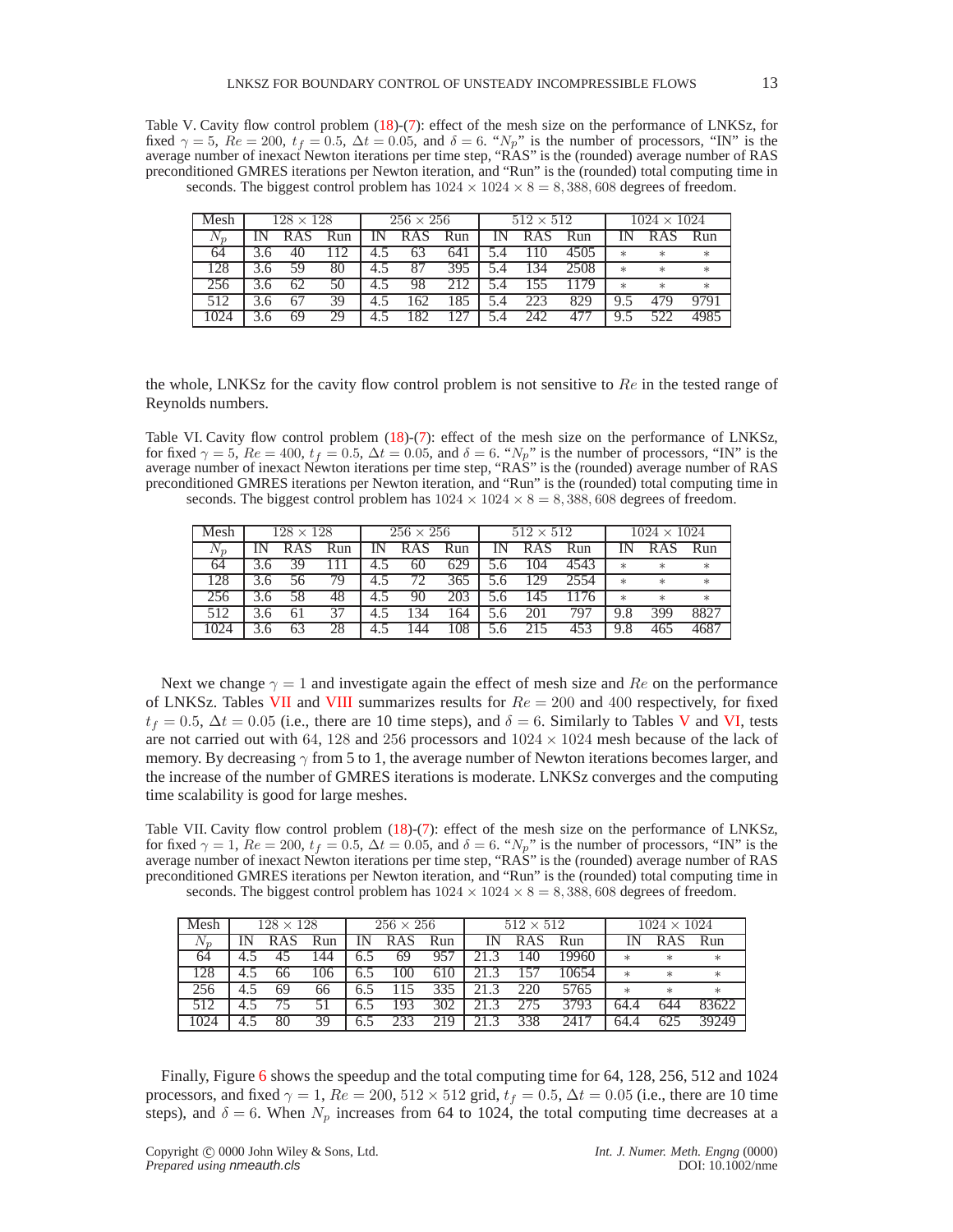<span id="page-13-0"></span>Table VIII. Cavity flow control problem [\(18\)](#page-8-0)-[\(7\)](#page-3-0): effect of the mesh size on the performance of LNKSz, for fixed  $\gamma = 1$ ,  $Re = 400$ ,  $t_f = 0.5$ ,  $\Delta t = 0.05$ , and  $\delta = 6$ . " $N_p$ " is the number of processors, "IN" is the average number of inexact Newton iterations per time step, "RAS" is the (rounded) average number of RAS preconditioned GMRES iterations per Newton iteration, and "Run" is the (rounded) total computing time in seconds. The biggest control problem has  $1024 \times 1024 \times 8 = 8,388,608$  degrees of freedom.

| Mesh  | $128 \times 128$ |     |     | $256 \times 256$ |     |      | $512 \times 512$ |       |        | $1024 \times 1024$ |        |
|-------|------------------|-----|-----|------------------|-----|------|------------------|-------|--------|--------------------|--------|
| $N_n$ | <b>RAS</b>       | Run |     | <b>RAS</b>       | Run | IN   | <b>RAS</b>       | Run   |        |                    | Run    |
| 64    |                  | -54 | 6.9 | 66               | 003 |      |                  | 20455 | $*$    | $\ast$             | $\ast$ |
| 128   | 64               |     | 6.9 | 93               | 626 |      |                  |       | $\ast$ | $\ast$             | $\ast$ |
| 256   |                  |     | 6.9 | 13               | 353 | 22.4 | 197              | 5650  | $\ast$ | $\ast$             | $\ast$ |
|       | 68               |     | 6.9 | .60              | 282 |      | 243              | 3633  | 66.8   | 529                | 76517  |
| 1024  | 72.              | 39  | 6.9 | 93               | 202 |      | 302              | 2322  | 66.8   | 548                | 36509  |

reasonably good rate, which indicates that LNKSz has a good speedup at least for this range of numbers of processors.

## *4.3. A backward-facing step flow problem*

In this subsection, we present computational results for a backward-facing step channel flow defined on a computational domain  $\Omega = (0,6) \times (0,1)$ ; i.e.,  $L_1 = 6$  and  $L_2 = 1$ . Let  $\Gamma_{1,a} = \{(x,y) \in$  $\Gamma_1: 0 < x \le L_2$ ,  $\Gamma_{1,b} = \Gamma_1 \setminus \Gamma_{1,a}$ ,  $\Gamma_{4,a} = \{(x, y) \in \Gamma_4 : \frac{L_2}{2} \le y < L_2\}$  and  $\Gamma_{4,b} = \Gamma_4 \setminus \Gamma_{4,a}$ . We define  $v_{in} = 8(L_2 - y)(y - \frac{L_2}{2})\cos(t)$  and  $v_{out} = y(L_2 - y)\cos(t)$ , then the backward-facing step simulation problem consists of the following equations

<span id="page-13-2"></span>
$$
\begin{cases}\n-\Delta v_1 - \frac{\partial \omega}{\partial y} & = 0 & \text{in } [t_0, t_f] \times \Omega, \\
-\Delta v_2 + \frac{\partial \omega}{\partial x} & = 0 & \text{in } [t_0, t_f] \times \Omega, \\
\frac{\partial \omega}{\partial t} - \frac{1}{Re} \Delta \omega + v_1 \frac{\partial \omega}{\partial x} + v_2 \frac{\partial \omega}{\partial y} & = 0 & \text{in } [t_0, t_f] \times \Omega, \\
v_1 & = 0 & \text{in } [t_0, t_f] \times \Gamma_s, \\
v_1 & = v_{in} & \text{on } [t_0, t_f] \times \Gamma_s, \\
v_1 & = v_{out} & \text{on } [t_0, t_f] \times \Gamma_{4,a}, \\
v_1 & = v_{out} & \text{on } [t_0, t_f] \times \Gamma_{1,a}, \\
\frac{\partial v_1}{\partial \nu} & = 0 & \text{on } [t_0, t_f] \times \Gamma_{1,a}, \\
v_2 & = 0 & \text{on } [t_0, t_f] \times (\Gamma \setminus \Gamma_{4,b}), \\
\frac{\partial v_2}{\partial \nu} & = 0 & \text{on } [t_0, t_f] \times (\Gamma \setminus \Gamma_{4,b}), \\
\omega + \frac{\partial v_1}{\partial y} - \frac{\partial v_2}{\partial x} & = 0 & \text{on } [t_0, t_f] \times \Gamma, \\
v(t_0, x, y) - \mathbf{v}_0 & = \mathbf{0} & \text{in } \overline{\Omega}, \\
\omega(t_0, x, y) + \frac{\partial v_1}{\partial y}(t_0, x, y) - \frac{\partial v_2}{\partial x}(t_0, x, y) & = 0 & \text{in } \overline{\Omega},\n\end{cases}
$$
\n(19)

where  $\Gamma_s = \{C_1\} \cup \Gamma_{1,b} \cup \overline{\Gamma}_3 \cup \Gamma_{4,b}$ ,  $\nu$  is the unit outward normal vector along Γ. And the backward-facing step control problem consists of finding  $(v_1, v_2, \omega, u_1, u_2)$  such that the minimization

$$
\min_{(\mathbf{s}, \mathbf{u}) \in \mathbf{S} \times \mathbf{U}} \mathcal{F}(\mathbf{s}, \mathbf{u}) = \frac{\beta}{2} \int_{t_0}^{t_f} \int_{\Omega} \omega^2 \, d\Omega + \frac{\gamma}{2} \int_{t_0}^{t_f} \int_{\Gamma_u} ||\mathbf{u}||_2^2 \, d\Gamma \, dt \tag{20}
$$

<span id="page-13-1"></span>Copyright © 0000 John Wiley & Sons, Ltd. *Int. J. Numer. Meth. Engng* (0000)<br>*Prepared using nmeauth.cls* DOI: 10.1002/nme **Prepared using nmeauth.cls**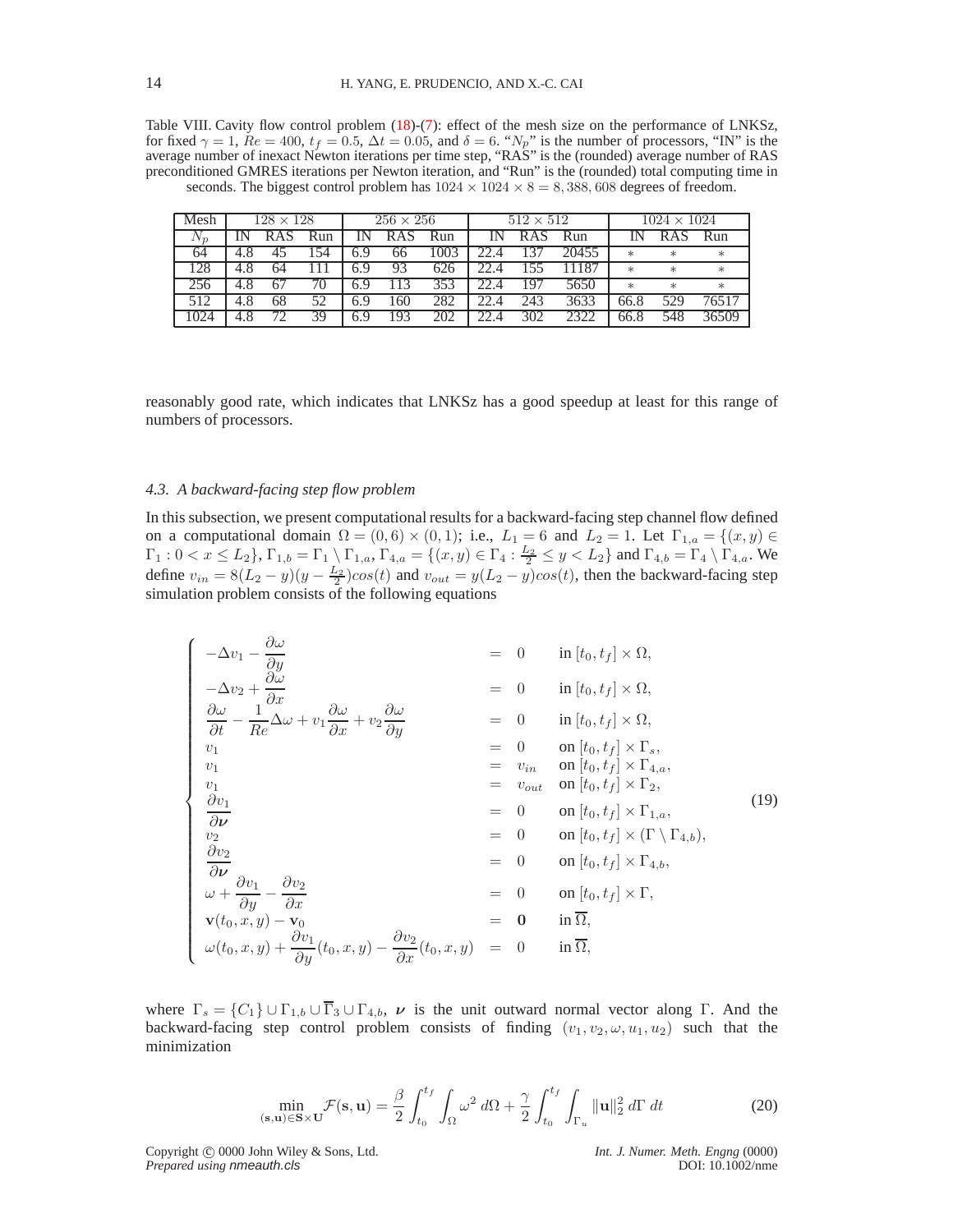is achieved subject to the constraints

<span id="page-14-0"></span>
$$
\begin{cases}\n-\Delta v_1 - \frac{\partial \omega}{\partial y} & = 0 & \text{in } [t_0, t_f] \times \Omega, \\
-\Delta v_2 + \frac{\partial \omega}{\partial x} & = 0 & \text{in } [t_0, t_f] \times \Omega, \\
\frac{\partial \omega}{\partial t} - \frac{1}{Re} \Delta \omega + v_1 \frac{\partial \omega}{\partial x} + v_2 \frac{\partial \omega}{\partial y} & = 0 & \text{in } [t_0, t_f] \times \Omega, \\
\mathbf{v} - \mathbf{u} & = 0 & \text{in } [t_0, t_f] \times \Gamma_u, \\
\mathbf{u} \cdot \boldsymbol{\nu} & = 0 & \text{on } [t_0, t_f] \times \Gamma_u, \\
v_1 & = 0 & \text{on } [t_0, t_f] \times \Gamma_u, \\
v_1 & = 0 & \text{on } [t_0, t_f] \times \Gamma_u, \\
v_1 & = v_{in} & \text{on } [t_0, t_f] \times (\Gamma_{1,b} \cup \overline{\Gamma_3}), \\
v_1 & = v_{in} & \text{on } [t_0, t_f] \times \Gamma_{4,a}, \\
v_1 & = v_{out} & \text{on } [t_0, t_f] \times \Gamma_{4,a}, \\
v_2 & = 0 & \text{on } [t_0, t_f] \times (\Gamma \setminus \Gamma_u), \\
\omega + \frac{\partial v_1}{\partial y} - \frac{\partial v_2}{\partial x} & = 0 & \text{on } [t_0, t_f] \times \Gamma, \\
\mathbf{v}(t_0, x, y) - \mathbf{v}_0 & = \mathbf{0} & \text{in } \overline{\Omega}, \\
\omega(t_0, x, y) + \frac{\partial v_1}{\partial y}(t_0, x, y) - \frac{\partial v_2}{\partial x}(t_0, x, y) & = 0 & \text{in } \overline{\Omega},\n\end{cases}
$$
\n(21)

where  $\Gamma_u = \Gamma_{4,b} \cup \{C_1\} \cup \Gamma_{1,a}$ .

In all cases of this subsection, for the backward-facing step simulation problem and the backwardfacing step control problem we use the following initial velocity:

$$
v_{0,1}(x,y) = y(L_2 - y) + \begin{cases} \frac{L_2}{16}y & \text{if } 0 \le y \le \frac{L_2}{2}, \\ \frac{L_2}{16}(L_2 - y) & \text{if } \frac{L_2}{2} \le y \le L_2, \end{cases}
$$

and

$$
v_{0,2}(x,y)=0.
$$

The flow domain is  $\Omega = (0,6) \times (0,1)$ , i.e.,  $L_1 = 6$  and  $L_2 = 1$ . The time domain is [0, 1]. Similarly to [\[33\]](#page-18-10), the parameters in the cost functional [\(20\)](#page-13-1) are  $\beta = 10$  and  $\gamma = 1$ , respectively. NKS is used to solve the corresponding simulation problem and LNKSz is used to solve the corresponding control problem.

First, we present results for the backward-facing step simulation. Table [IX](#page-15-0) shows the effect of  $\Delta t$ on the performance of fully implicit one-level NKS, for fixed  $Re = 200, 768 \times 128$  grid,  $t_f = 1$ , and  $\delta = 8$ . The number of time steps are 5, 10, 20 and 40, respectively. On the nonlinear level, the number of Newton iterations decreases as the time step size is reduced (as expected), and is independent of the number of processors. The total computing time increases as the time step size is reduced. For the linear solver, the number of GMRES iterations increases as the number of processors increases (again, as expected from the convergence theory of one-level domain decomposition methods [\[35,](#page-18-26) [37\]](#page-18-27)).

Next, we solve the backward-facing step flow simulation problem on several different meshes and fixed  $t_f = 1$ ,  $\Delta t = 0.1$  (i.e., there are 10 time steps) and  $\delta = 8$ . The results are summarized in Tables [X](#page-15-1) and [XI](#page-15-2) for  $Re = 200$  and  $Re = 400$ , respectively. We see that the number of nonlinear iterations per time step does not change much with respect to the mesh size and is independent of the number of processors. For the linear solver, the number of linear iterations grows with the number of processors, as expected from the convergence theory of one-level domain decomposition methods. As the Reynolds number increases, both the number of Newton iterations and the total computing time increase, although GMRES iterations decrease. In other words, NKS for the backward-facing step flow simulation problem is a little sensitive to the Reynolds number.

In the following, we switch to the control problem. Table [XII](#page-16-0) shows the effect of  $\delta$  on the performance of LNKSz, for fixed  $Re = 200, 768 \times 128$  grid,  $t_f = 1$ , and  $\Delta t = 0.1$  (i.e., there are 10 time steps). From the number of Newton and GMRES iterations, we see that in general the algorithm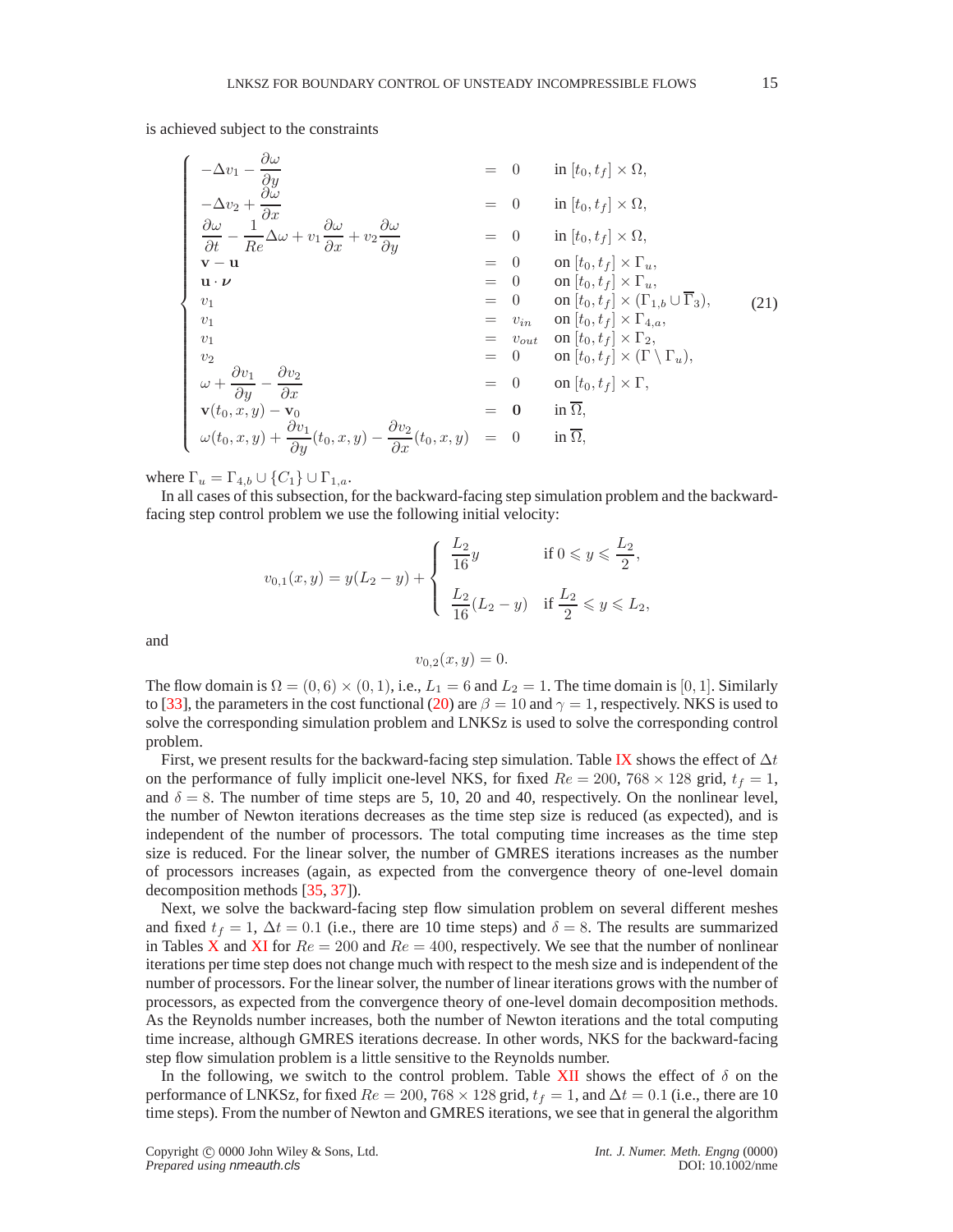<span id="page-15-0"></span>Table IX. Backward-facing step simulation problem [\(19\)](#page-13-2): effect of the time steps on the performance of NKS, with fixed  $Re = 200$ , 768 × 128 grid,  $t_f = 1$ , and  $\delta = 8$ . " $N_p$ " is the number of processors, "IN" is the average number of inexact Newton iterations per time step, "RAS" is the (rounded) average number of RAS preconditioned GMRES iterations per Newton iteration, and "Run" is the (rounded) total computing time in seconds.

|       | 0.2 |     | 0.1   |            |     |          | 0.05       |     |     | 0.025      |     |
|-------|-----|-----|-------|------------|-----|----------|------------|-----|-----|------------|-----|
| $v_n$ |     | Run |       | <b>RAS</b> | Run |          | <b>RAS</b> | Run |     | <b>RAS</b> | Run |
|       |     |     |       | 48         | 72  | ۷.       | 49         | 32  |     | 45         | 246 |
|       |     |     |       | 59         | 43  | ۷.۱      |            | 78  |     | 54         | .46 |
|       |     |     |       | 62         | 24  | 2. l     | 63         |     |     | 60         | 83  |
|       |     | 13  | ن و گ |            | 20  | 2. I     | 84         | 36  | 2.U | 83         | 69  |
|       |     |     |       | 92         | 13  | <u>.</u> |            | 24  |     | 87         | 45  |

<span id="page-15-1"></span>Table X. Backward-facing step simulation problem [\(19\)](#page-13-2): effect of the mesh size on the performance of NKS, for fixed  $Re = 200$ ,  $t_f = 1$ ,  $\Delta t = 0.1$ , and  $\delta = 8$ . " $N_p$ " is the number of processors, "IN" is the average number of inexact Newton iterations per time step, "RAS" is the (rounded) average number of RAS preconditioned GMRES iterations per Newton iteration, and "Run" is the (rounded) total computing time in seconds. The biggest control problem has  $1536 \times 256 \times 3 = 1,179,648$  degrees of freedom.

| Mesh    | $384 \times 64$ |                 |     | $768 \times 128$ |     |     | $1536 \times 256$ |     |
|---------|-----------------|-----------------|-----|------------------|-----|-----|-------------------|-----|
| $N_{n}$ | <b>RAS</b>      | Run             |     | <b>RAS</b>       | Run |     | <b>RAS</b>        | Run |
| 64      | 33              | $1\overline{8}$ |     |                  |     |     | 67                | 379 |
| 128     |                 |                 |     | 59               | 43  |     | 89                | 207 |
| 256     |                 | ð               |     | 62               | 24  | 2.3 |                   | 104 |
| 512     | 4 Q             |                 | 2.3 | 85               | 20  |     | 157               | 82  |
|         |                 |                 |     |                  |     |     | 168               |     |

<span id="page-15-2"></span>Table XI. Backward-facing step simulation problem [\(19\)](#page-13-2): effect of the mesh size on the performance of NKS, for fixed  $Re = 400$ ,  $t_f = 1$ ,  $\Delta t = 0.1$ , and  $\delta = 8$ . " $N_p$ " is the number of processors, "IN" is the average number of inexact Newton iterations per time step, "RAS" is the (rounded) average number of RAS preconditioned GMRES iterations per Newton iteration, and "Run" is the (rounded) total computing time in seconds. The biggest control problem has  $1536 \times 256 \times 3 = 1,179,648$  degrees of freedom.

| Mesh    | $384 \times 64$ |     | $768 \times 128$ |                 |     | $1536 \times 256$ |     |
|---------|-----------------|-----|------------------|-----------------|-----|-------------------|-----|
| $v_{n}$ | <b>RAS</b>      | Run | RAS              | Run             |     | RAS               | Run |
| 64      |                 | 20  |                  | $\overline{76}$ | 4.4 | 65                | 39  |
| 128     |                 |     |                  | 46              | 2.4 | 88                |     |
| 256     |                 |     | 60               | 26              |     | 93                |     |
| 512     |                 | ◠   |                  |                 |     | .46               | 81  |
|         |                 | h   | 88               |                 |     | 61                | 45  |

converges better as the overlap increases. On the other hand, a larger overlap also increases the interprocessor communication and the overall computing time. A moderate overlap,  $\delta = 8$ , provides the best results in terms of combined robustness (converges well for all values of  $N_p$ ) and run time. When the overlap is too small ( $\delta = 4, 6$ ), the tests with  $N_p = 512, 1024$  are not convergent.

Table [XIII](#page-16-1) shows the effect of  $\Delta t$  on the performance of LNKSz, for fixed  $Re = 200, 768 \times 128$ grid,  $t_f = 1$ , and  $\delta = 8$ . On the nonlinear level, the number of Newton iterations decreases as  $\Delta t$  is reduced, and is independent of the number of processors. However, the computing time increases when  $\Delta t$  is reduced. For the linear solver, the number of GMRES iterations increases as the number of processors increases.

Next, we solve the backward-facing step flow control problem on several meshes as well. Table [XIV](#page-16-2) summarizes the effect of the mesh size on the performance of LNKSz, for fixed  $Re = 200$ ,  $t_f = 1$ ,  $\Delta t = 0.1$  (i.e., there are 10 time steps), and  $\delta = 8$ . When the mesh is  $1536 \times 256$  and  $N_p = 64$ , the test is not carried out because of the lack of memory. The tests with the mesh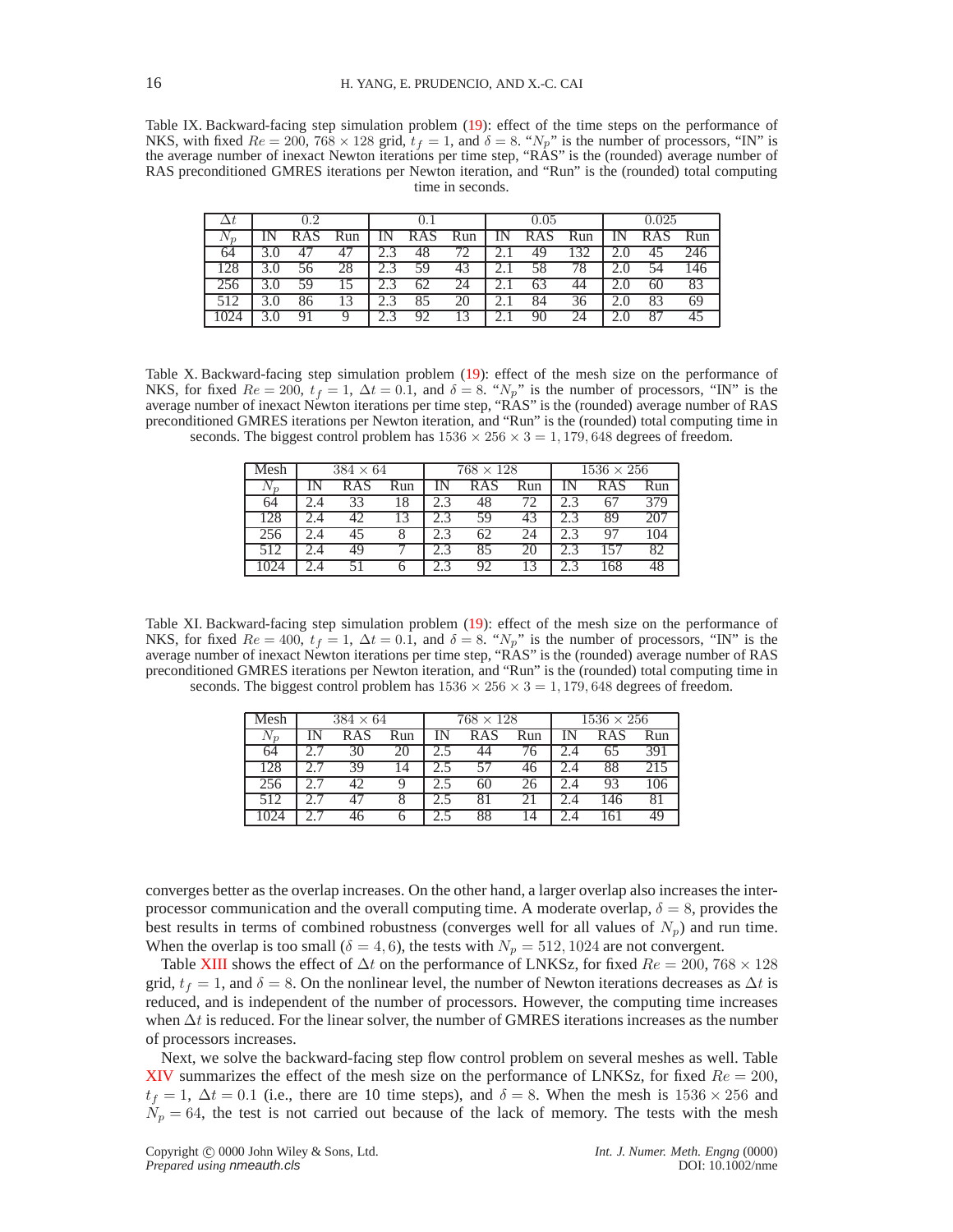<span id="page-16-0"></span>Table XII. Backward-facing step control problem [\(20\)](#page-13-1)-[\(21\)](#page-14-0): effect of overlap size  $\delta$  on the performance of LNKSz, for fixed  $Re = 200, 768 \times 128$  grid,  $t_f = 1$ , and  $\Delta t = 0.1$ . " $N_p$ " is the number of processors, "IN" is the average number of inexact Newton iterations per time step, "RAS" is the (rounded) average number of RAS preconditioned GMRES iterations per Newton iteration, and "Run" is the (rounded) total computing time in seconds.

| Vη  |        |        | Run    | IΝ     | <b>RAS</b>       | Run | IN.           | <b>RAS</b>       | Run | <b>RAS</b> | Run  |
|-----|--------|--------|--------|--------|------------------|-----|---------------|------------------|-----|------------|------|
| 64  |        |        |        |        | $\overline{11}6$ | 879 | $\rightarrow$ | 80               | 924 |            | 1054 |
| 128 |        |        |        |        | 181              | 593 |               |                  | 638 | 26         | 874  |
| 256 |        | 342    | 353    |        | 232              | 362 |               | $\overline{147}$ | 354 | 123        | 440  |
|     | $\ast$ | $\ast$ | $\ast$ | $\ast$ | $\ast$           | $*$ |               | 269              | 392 | 66         | 374  |
| 024 | $\ast$ | $\ast$ | $\ast$ | $\ast$ | $\ast$           | $*$ |               | 793              | 244 | 262        | 318  |

<span id="page-16-1"></span>Table XIII. Backward-facing step control problem  $(20)-(21)$  $(20)-(21)$  $(20)-(21)$ : effect of the time steps on the performance of LNKSz, for fixed  $Re = 200$ , 768  $\times$  128 grid,  $t_f = 1$ , and  $\delta = 8$ . " $N_p$ " is the number of processors, "IN" is the average number of inexact Newton iterations per time step, "RAS" is the (rounded) average number of RAS preconditioned GMRES iterations per Newton iteration, and "Run" is the (rounded) total computing time in seconds.

|       | 0.2 |            |     | 0.1 |            |     | 0.05 |            |      | 0.025 |            |      |
|-------|-----|------------|-----|-----|------------|-----|------|------------|------|-------|------------|------|
| $N_n$ |     | <b>RAS</b> | Run | IN  | <b>RAS</b> | Run | IN   | <b>RAS</b> | Run  |       | <b>RAS</b> | Run  |
| 64    |     |            | 470 |     | 80         | 924 |      | 83         | 1323 |       | 81         | 2533 |
| 128   |     | 46         | 327 |     | 131        | 638 |      | 150        | 974  | ۷.I   | 146        | 1850 |
| 256   |     |            | 178 |     | 147        | 354 | 2.2  | 163        | 536  |       | 156        | 1007 |
|       |     |            |     |     | 269        | 392 |      | 314        | 622  |       | 279        | 104  |
|       |     |            |     |     | 293        | 244 |      | 344        | 393  |       | 333        | 740  |

 $1536 \times 256$  and  $N_p = 512, 1024$  are not convergent for  $\delta = 8$ . So we choose  $\delta = 10$  in these two cases.

<span id="page-16-2"></span>Table XIV. Backward-facing step control problem [\(20\)](#page-13-1)-[\(21\)](#page-14-0): effect of the mesh size on the performance of LNKSz, for fixed  $Re = 200$ ,  $t_f = 1$ ,  $\Delta t = 0.1$ , and  $\delta = 8$ . " $N_p$ " is the number of processors, "IN" is the average number of inexact Newton iterations per time step, "RAS" is the (rounded) average number of RAS preconditioned GMRES iterations per Newton iteration, and "Run" is the (rounded) total computing time in seconds. The biggest control problem has  $1536 \times 256 \times 8 = 3,145,728$  degrees of freedom. Cases "(\*)" denote that the tests with the mesh  $1536 \times 256$  and  $N_p = 512, 1024$  are not convergent for  $\delta = 8$ . So  $\delta = 10$ in these two cases.

| Mesh  |     | $384 \times 64$ |     | $768 \times 128$ |     | $1536 \times 256$ |            |      |  |
|-------|-----|-----------------|-----|------------------|-----|-------------------|------------|------|--|
| $V_n$ |     | RAS             | Run | <b>RAS</b>       | Run |                   | <b>RAS</b> | Run  |  |
| 64    |     | 53              | 226 | 80               | 924 | $\ast$            | $\ast$     | *    |  |
| 128   |     |                 | 188 | 131              | 638 | 3.0               | 275        | 3532 |  |
| 256   |     | 70              | 105 | 147              | 354 | 3.0               | 347        | 1997 |  |
| 512   | 3 つ | 84              | 92  | 269              | 392 | $(*)3.0$          | 809        | 3035 |  |
|       |     | 95              | 66  | 293              | 744 | $*3.0$            | 819        | 664  |  |

We then increase the Reynolds number to  $Re = 400$  and show the results in Table [XV.](#page-17-3) The time step size is  $\Delta t = 0.1$  and the number of time steps is 10. Overlap is  $\delta = 8$ . When the mesh is  $1536 \times 256$  and  $N_p = 64$ , the test is not carried out because the lack of memory. The tests with the mesh  $1536 \times 256$  and  $N_p = 512, 1024$  are not convergent. So we increase the overlap to  $\delta = 10$  in the case of  $N_p = 512$ , and to  $\delta = 12$  in the case of  $N_p = 1024$ . With a larger Reynolds number, the number of Newton iterations and the total computing time are both larger, but the number of GMRES iterations is smaller. Compared with the cavity flow control problem, LNKSz for the backward-facing step flow control problem is more sensitive to the Reynolds number.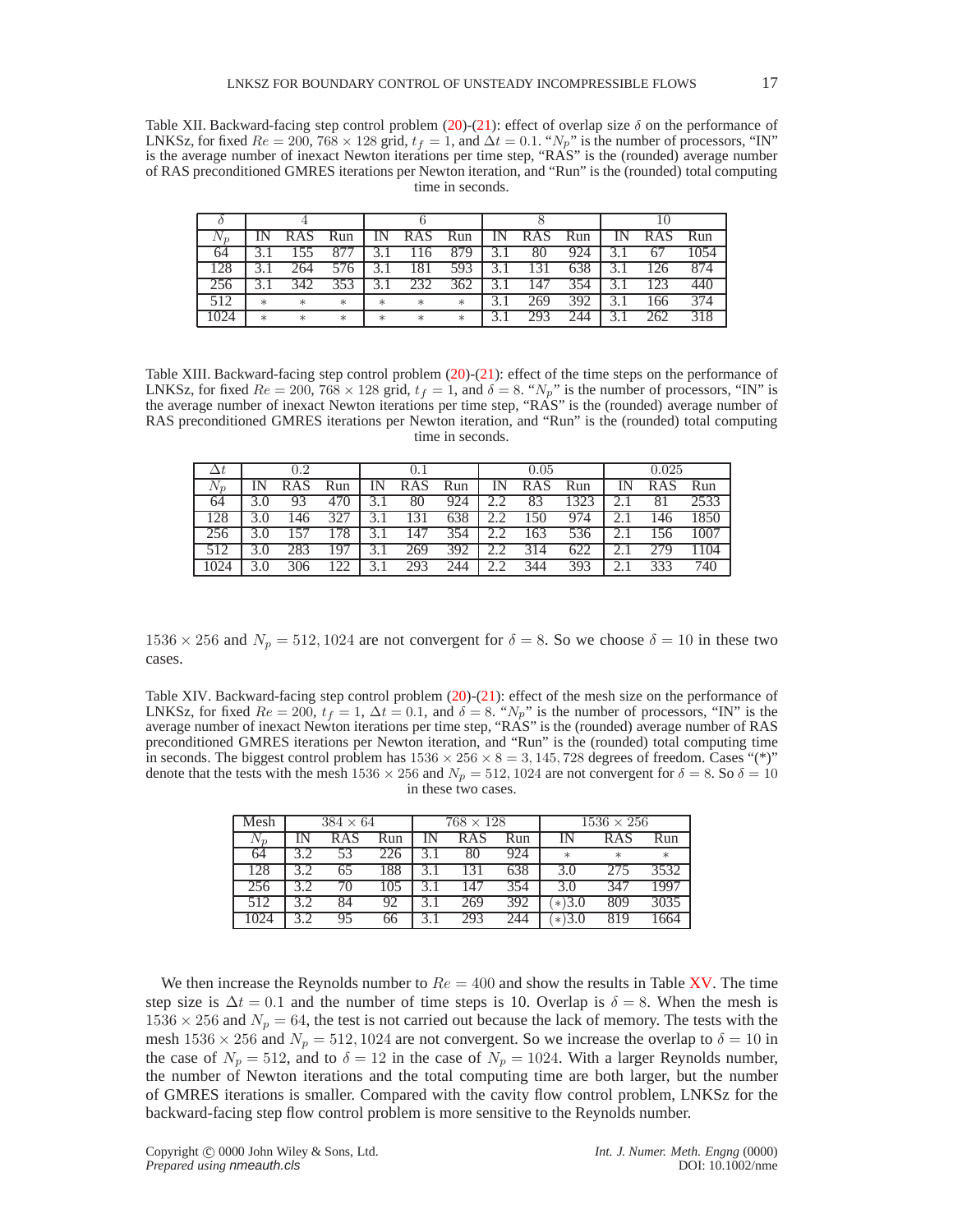<span id="page-17-3"></span>Table XV. Backward-facing step control problem [\(20\)](#page-13-1)-[\(21\)](#page-14-0): effect of the mesh size on the performance of LNKSz, for fixed  $Re = 400$ ,  $t_f = 1$ ,  $\Delta t = 0.1$ , and  $\delta = 8$ . " $N_p$ " is the number of processors, "IN" is the average number of inexact Newton iterations per time step, "RAS" is the (rounded) average number of RAS preconditioned GMRES iterations per Newton iteration, and "Run" is the (rounded) total computing time in seconds. The biggest control problem has  $1536 \times 256 \times 8 = 3,145,728$  degrees of freedom. Cases "(\*)" denote that the tests with the mesh  $1536 \times 256$  and  $N_p = 512, 1024$  are not convergent. So  $\delta = 10$  in the case of  $N_p = 512$ , and  $\delta = 12$  in the case of  $N_p = 1024$ .

| Mesh  | $384 \times 64$ |     | $768 \times 128$ |      | $1536 \times 256$ |        |        |  |
|-------|-----------------|-----|------------------|------|-------------------|--------|--------|--|
| $V_p$ | <b>RAS</b>      | Run | <b>RAS</b>       | Run  |                   | RAS    | Run    |  |
| 64    | 56              | 243 |                  | 1018 | $\ast$            | $\ast$ | $\ast$ |  |
| 128   | 67              | 201 | 126              | 664  |                   | 279    |        |  |
| 256   |                 | 13  | 155              | 390  |                   | 354    | 2095   |  |
|       | 90              | .01 | 280              | 428  | $(1*)3.1$         | 782    | 3045   |  |
|       | 95              | 70  | 300              | 266  | $*3.1$            | 699    | 1925   |  |

In Figure [7](#page-21-1) we show the two norm of the vorticity history for the backward-facing step flow control problem and the simulation problem, for fixed  $Re = 200$ ,  $64 \times 32$  grid,  $t_f = 1$ ,  $\Delta t = 0.2$ (i.e., there are 5 time steps), and  $\delta = 6$ . The norm of the vorticity with the control is always less than that without the control.

The experiments in this subsection show that control problems are computationally more demanding, in terms of the total number of nonlinear iterations, the average number of the linear iterations per Newton iteration and the total computing time, than the corresponding simulations problems. From Tables [XII,](#page-16-0) [XIV](#page-16-2) and [XV,](#page-17-3) we understand that, in order to make LNKSz converge, it is necessary to use relatively large overlaps. Interestingly, we see that the number of Newton iterations decreases as the mesh is refined.

# 5. CONCLUSIONS

<span id="page-17-0"></span>Boundary control of unsteady incompressible flows is a challenging and very expensive computational problem. In this paper, we introduced and numerically studied a family of domain decomposition based, fully parallel, fully implicit, one-shot approach for the sub-optimal control of unsteady Navier-Stokes flows in two-dimensional physical space. The main workhorse of this approach is a Lagrange-Newton-Krylov-Schwarz method which is proven to be quite robust in the sense that it converges rapidly for a wide range of flow and mesh parameters. The fully implicit time discretization is unconditionally stable and allows large time steps. The scalability of the method was demonstrated by running the software successfully on computers with more than 1000 processors and for problems with millions of degrees of freedom. Our future research includes the extension of the methods to two or more levels so that even higher resolution problems can be solved efficiently on computers with a larger number of processors.

#### ACKNOWLEDGEMENT

This research was supported in part by DOE under DE-FC-02-06ER25784, and in part by NSF under grants CCF-0634894, and CNS-0722023, and DMS-0913089. The author HJY was also supported in part by the Planned Science and Technology Project of Hunan Province under 2011GK3135. The authors would like to thank the anonymous referees for their valuable suggestions to improve the paper.

#### REFERENCES

- <span id="page-17-1"></span>1. Aamo OM, Krsti´c M, Bewley TR. Control of mixing by boundary feedback in 2D channel flow. *Automatica* 2003; **39**:1597–1606.
- <span id="page-17-2"></span>2. Balay S, Buschelman K, Gropp WD, Kaushik D, Knepley M, McInnes LC, Smith BF, Zhang H. *PETSc Users Manual*. Argonne National Laboratory, 2009.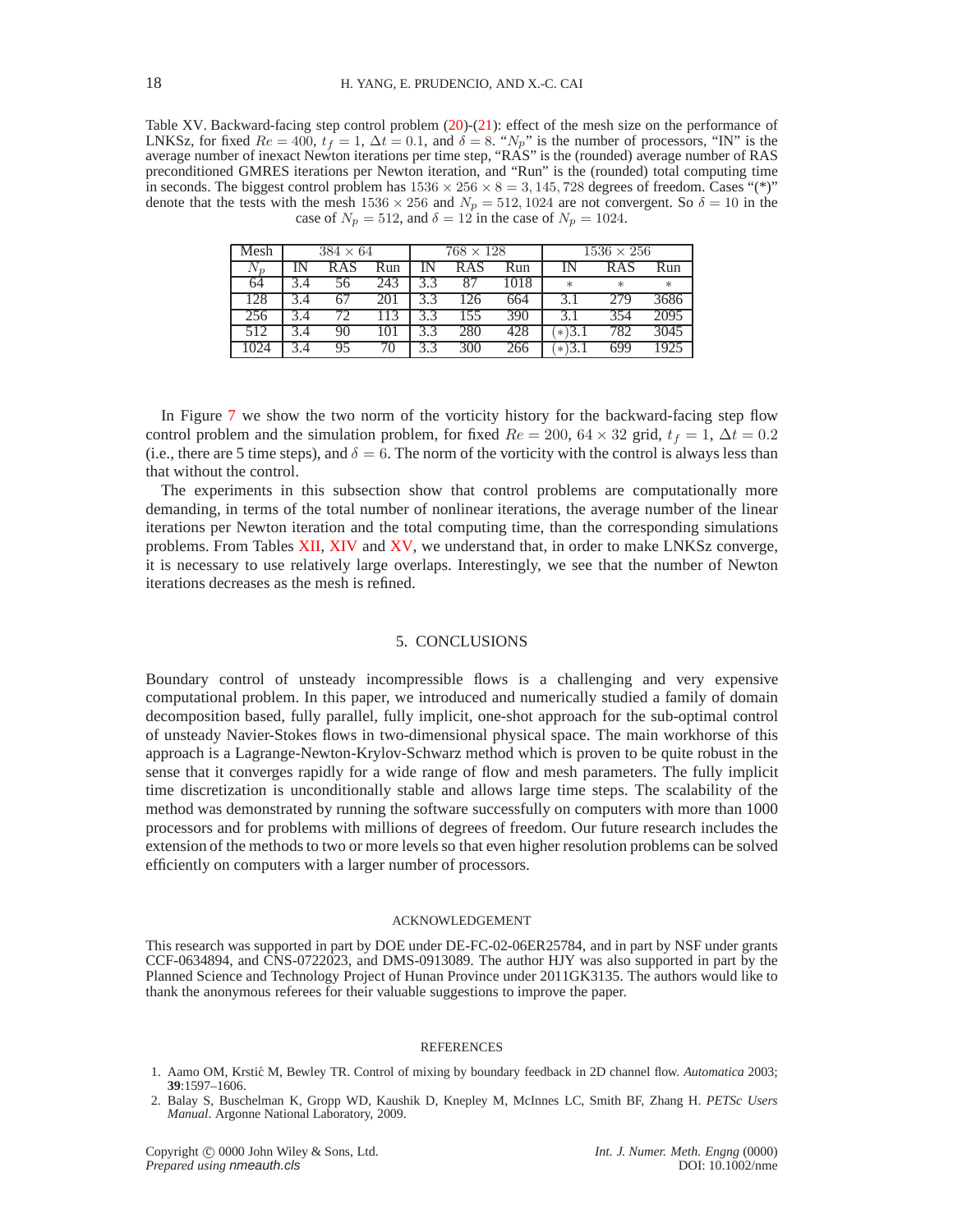- <span id="page-18-9"></span>3. Balogh A, Liu W-J, Krsti´c M. Stabililty enhancement by boundary control in 2-D channel flow. *IEEE Transactions on Automatic Control* 2001; **46**:1696–1711.
- <span id="page-18-5"></span><span id="page-18-4"></span>4. Bewley TR. Flow control: new challenges for a new renaissance. *Progress in Aerospace Sciences* 2001; **37**:21–58.
- <span id="page-18-7"></span>5. Bewley TR, Temam R, Ziane M. A general framework for robust control in fluid mechanics. *Physica D* 2000; **138**:360–392.
- <span id="page-18-8"></span>6. Biros G, Ghattas O. Parallel Lagrange-Newton-Krylov-Schur methods for PDE-constrained optimization, part I: The Krylov-Schur solver. *SIAM Journal on Scientific Computing* 2005; **27**:687–713.
- 7. Biros G, Ghattas O. Parallel Lagrange-Newton-Krylov-Schur methods for PDE-constrained optimization, part II: The Lagrange-Newton solver and its application to optimal control of steady viscous flows. *SIAM Journal on Scientific Computing* 2005; **27**:714–739.
- <span id="page-18-30"></span>8. Cai X-C. Additive Schwarz algorithms for parabolic convection-diffusion equations. *Numerische Mathematik* 1990; **60**:41–62.
- <span id="page-18-33"></span>9. Cai X-C, Gropp W.D, Keyes D.E, Melvin R.G, Young DP. Parallel Newton-Krylov-Schwarz algorithms for the transonic full potential equation. *SIAM Journal on Scientific Computing* 1998; **19**:246–265.
- <span id="page-18-29"></span>10. Cai X-C, Sarkis M. A restricted additive Schwarz preconditioner for general sparse linear systems. *SIAM Journal on Scientific Computing* 1999; **21**:92–797.
- <span id="page-18-32"></span>11. Coleman TF, Mor´e JJ. Estimation of sparse Jacobian matrices and graph coloring problems. *SIAM Journal on Numerical Analysis* 1983; **20**:187–209.
- <span id="page-18-28"></span>12. Dennis JE, Schnabel RB. *Numerical Methods for Unconstrained Optimization and Nonlinear Equations*. SIAM. Philadelphia, 1996.
- <span id="page-18-24"></span>13. Eisenstat SC, Walker HF. Globally convergent inexact Newton method. *SIAM Journal on Optimization* 1994; **4**:393– 422.
- <span id="page-18-25"></span>14. Eisenstat SC, Walker HF. Choosing the forcing terms in an inexact Newton method. *SIAM Journal on Scientific Computing* 1996; **17**:16–32.
- <span id="page-18-14"></span>15. Fursikov A, Gunzburger MD, Hou LS. Boundary value problems and optimal boundary control for the Navier-Stokes system: the two-dimensional case. *SIAM Journal on Control and Optimization* 1998; **36**:852–894.
- <span id="page-18-19"></span>16. Ghattas O, Bark J-H. Optimal control of two- and three-dimensional incompressible Navier-Stokes flows. *Journal of Computational Physics* 1997; **136**:231–244.
- <span id="page-18-20"></span>17. Ghattas O, Orozco CE. *A parallel reduced Hessian SQP method for shape optimization*. in Multidisciplinary Design Optimization: State of the Art, N. M. Alexandrov and M. Y. Hussaini, eds., SIAM, Philadelphia, 1997.
- <span id="page-18-15"></span>18. Girault V, Raviart P. *The Finite Element Method for Navier-Stokes Equations: Theory and Algorithms*, Springer, New York, 1986.
- <span id="page-18-11"></span>19. Gunzburger MD, Manservisi S. The velocity tracking problem for Navier-Stokes flow with boundary control. *SIAM Journal on Numerical Analysis* 2000; **39**:594–634.
- <span id="page-18-12"></span><span id="page-18-0"></span>20. Gunzburger MD, Manservisi S. Analysis and approximation of the velocity tracking problem for Navier-Stokes flows with distributed control. *SIAM Journal on Numerical Analysis* 2000; **37**:481–1512.
- 21. Gunzburger MD. *Perspectives in Flow Control and Optimization*. SIAM, First ed., 2003.
- <span id="page-18-18"></span><span id="page-18-16"></span>22. Hairer E, Nørsett S, Wanner G. *Solving Ordinary Differential Equations I*. Springer-Verlag, 1993.
- <span id="page-18-17"></span>23. Hou LS, Ravindran SS. A penalized Neumann control approach for solving an optimal Dirichlet control problem for the Navier-Stokes equations. *SIAM Journal on Control and Optimization* (1998); **36**:1795–1814.
- 24. Ito K, Ravidran SS. Optimal control of thermally convected fluid flows. *SIAM Journal on Scientific Computing* 1998; **199**:1847–1869.
- <span id="page-18-21"></span>25. Kunisch K, Sachs EW. Reduced SQP methods for parameter identification problems. *SIAM Journal on Numerical Analysis* 1992; **29**:1793–1820.
- <span id="page-18-22"></span>26. Kupfer F-S, Sachs EW. Numerical solution of a nonlinear parabolic control problem by a reduced SQP method. *Computational Optimization and Applications* 1992; **1**:113–135.
- <span id="page-18-6"></span>27. Moin P, Bewley TR. Feedback control of turbulence, *Applied Mechanics Reviews* 1994; **47**:3–13.
- <span id="page-18-2"></span>28. Nocedal J, Wright SJ. *Numerical Optimization*. Springer-Verlag, New York, First ed., 2000.
- 29. Prudencio E. *Parallel Fully Coupled Lagrange-Newton-Krylov-Schwarz Algorithms and Software for Optimization Problems Constrained by Partial Differential Equations*. PhD thesis, Department of Computer Science, University of Colorado at Boulder, 2005.
- <span id="page-18-1"></span>30. Prudencio E, Byrd R, Cai X-C. Parallel full space SQP Lagrange-Newton-Krylov-Schwarz algorithms for PDEconstrained optimization problems. *SIAM Journal on Scientific Computing* 2006; **27**:1305–1328.
- <span id="page-18-3"></span>31. Prudencio E, Cai X-C. Parallel multilevel restricted Schwarz preconditioners with pollution removing for PDEconstrained optimization. *SIAM Journal on Scientific Computing* 2007; **29**:964–985.
- <span id="page-18-13"></span>32. Quartapelle L. *Numerical Solution of the Incompressible Navier-Stokes Equations*. International Series of Numerical Mathematics, Vol. 113, Birkhäuser Verlag, 1996.
- <span id="page-18-10"></span>33. Ravindran SS. Numerical approximation of optimal control of unsteady flows using SQP and time decomposition. *International Journal for Numerical Methods in Fluids* 2004; **45**:21–42.
- <span id="page-18-31"></span>34. Saad Y. *Iterative Methods for Sparse Linear Systems*. SIAM, Second ed., 2003.
- <span id="page-18-26"></span>35. Smith B, Bjørstad P, Gropp W. *Domain Decomposition: Parallel Multilevel Methods for Elliptic Partial Differential Equations*. Cambridge University Press, 1996.
- <span id="page-18-23"></span>36. Schulz V. Solving discretized optimization problems by partially reduced SQP methods. *Computing and Visualization in Science* 1998; **1**:83–96.
- <span id="page-18-27"></span>37. Toselli A, Widlund O. *Domain Decomposition Methods-Algorithms and Theory*. Springer, Berlin, 2005.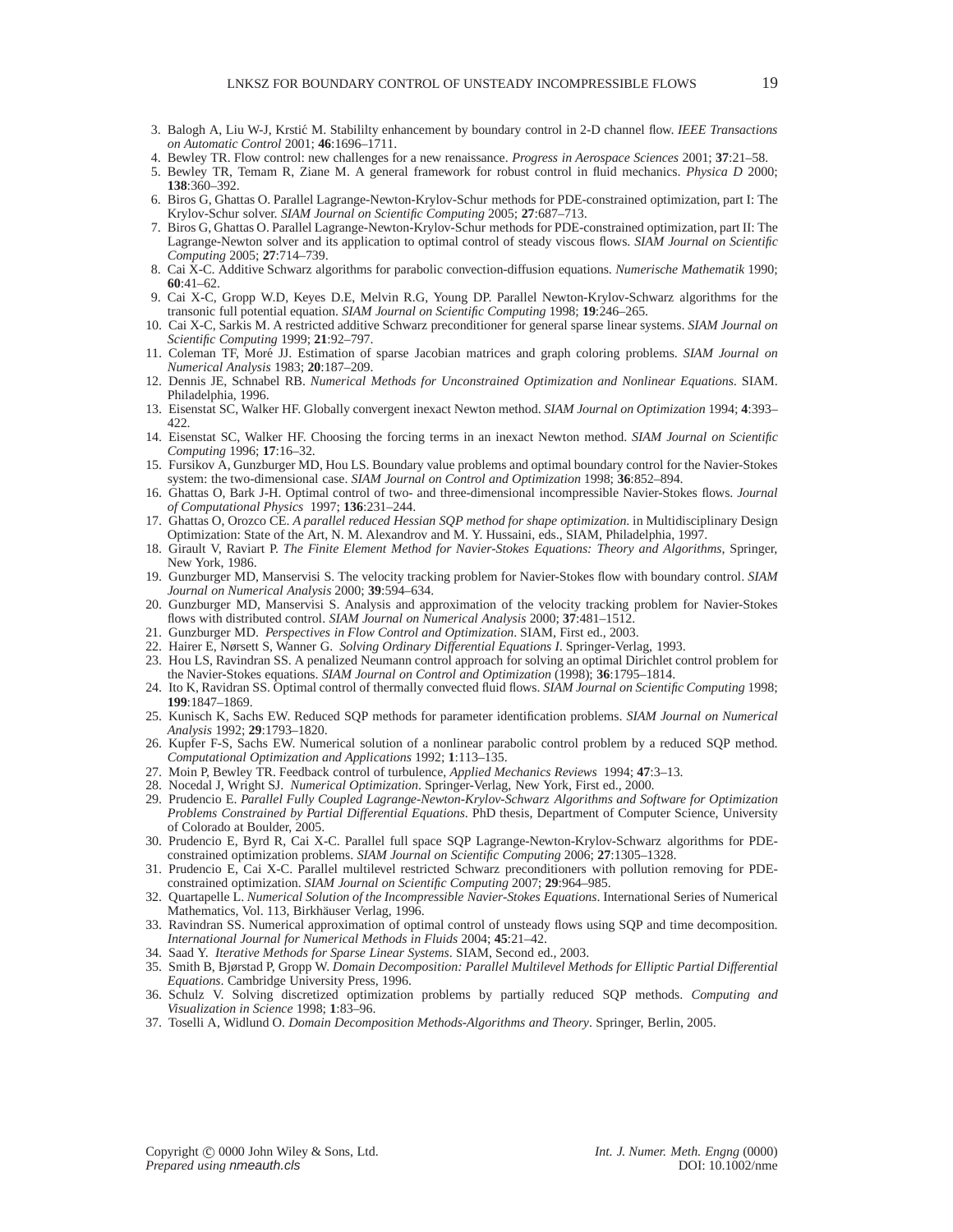

<span id="page-19-0"></span>Figure 4. Cavity flow control problem [\(18\)](#page-8-0)-[\(7\)](#page-3-0): the velocity field of the controlled (left column) and target (right column) flows at several different times, for fixed  $\gamma = 1$ ,  $Re = 20$ ,  $32 \times 32$  grid,  $t_f = 0.5$ ,  $\Delta t = 0.1$ (i.e, there are 5 time steps) and overlap  $\delta = 6$ . The first, second and third rows correspond to  $t = 0.1$ ,  $t = 0.2$ and  $t = 0.3$ , respectively. A quantitative analysis of the difference between the two flows is reported in Figure [2.](#page-9-0)

Copyright 
copyright 
copyright 
copyright 
copyright

copyright

copyright

copyright

copyright

copyright

copyright

copyright

copyright

copyright

copyright

copyright

copyright

copyright

copyright

copyright

co *Prepared using nmeauth.cls*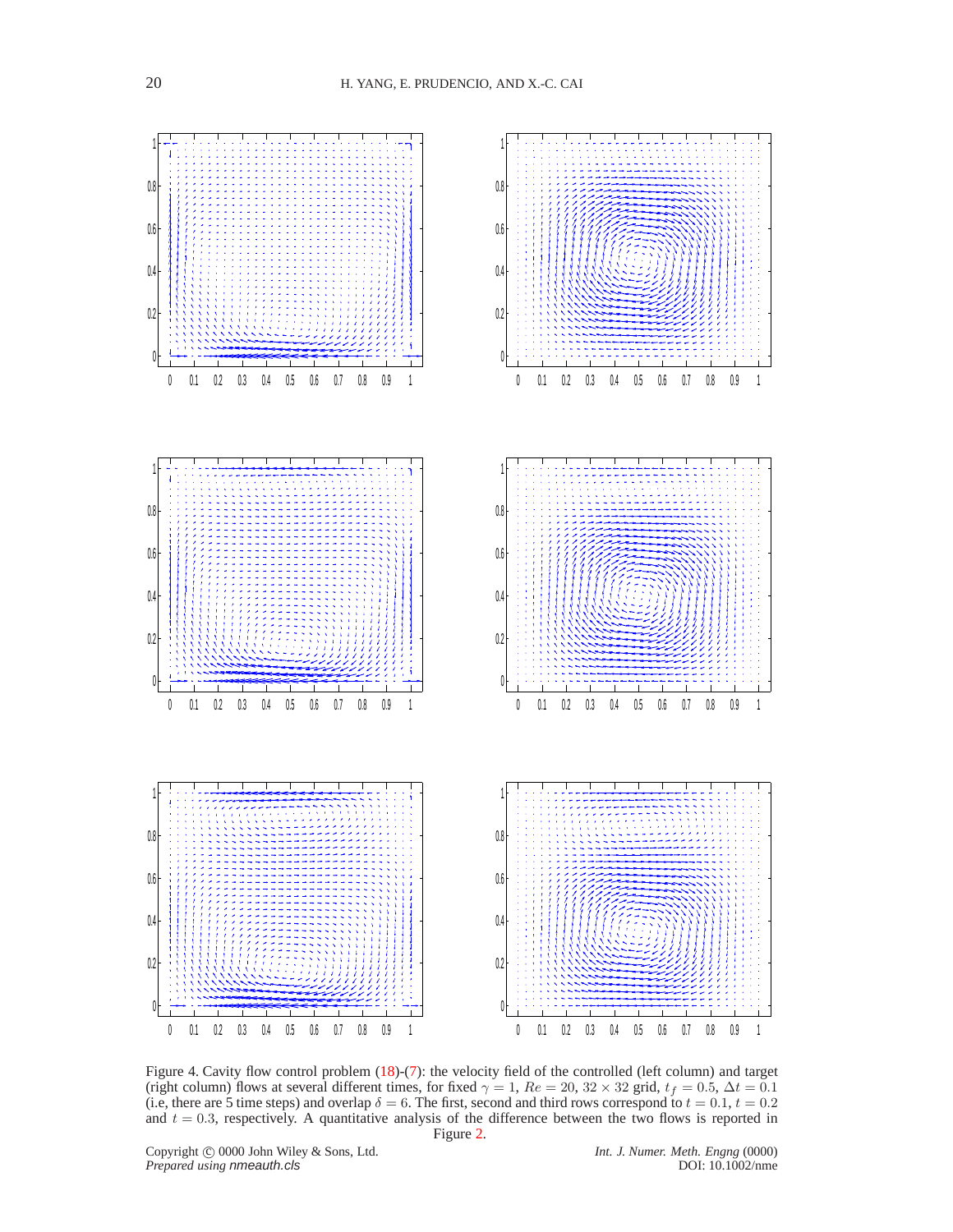

<span id="page-20-0"></span>Figure 5. Cavity flow control problem  $(18)$ -[\(7\)](#page-3-0): the velocity field of the controlled (left column) and target (right column) flows at several different times, for fixed  $\gamma = 1$ ,  $Re = 20$ ,  $32 \times 32$  grid,  $t_f = 0.5$ ,  $\Delta t = 0.1$ (i.e, there are 5 time steps) and overlap  $\delta = 6$ . The first and second rows correspond to  $t = 0.4$  and  $t = 0.5$ , respectively. A quantitative analysis of the difference between the two flows is reported in Figure [2.](#page-9-0)